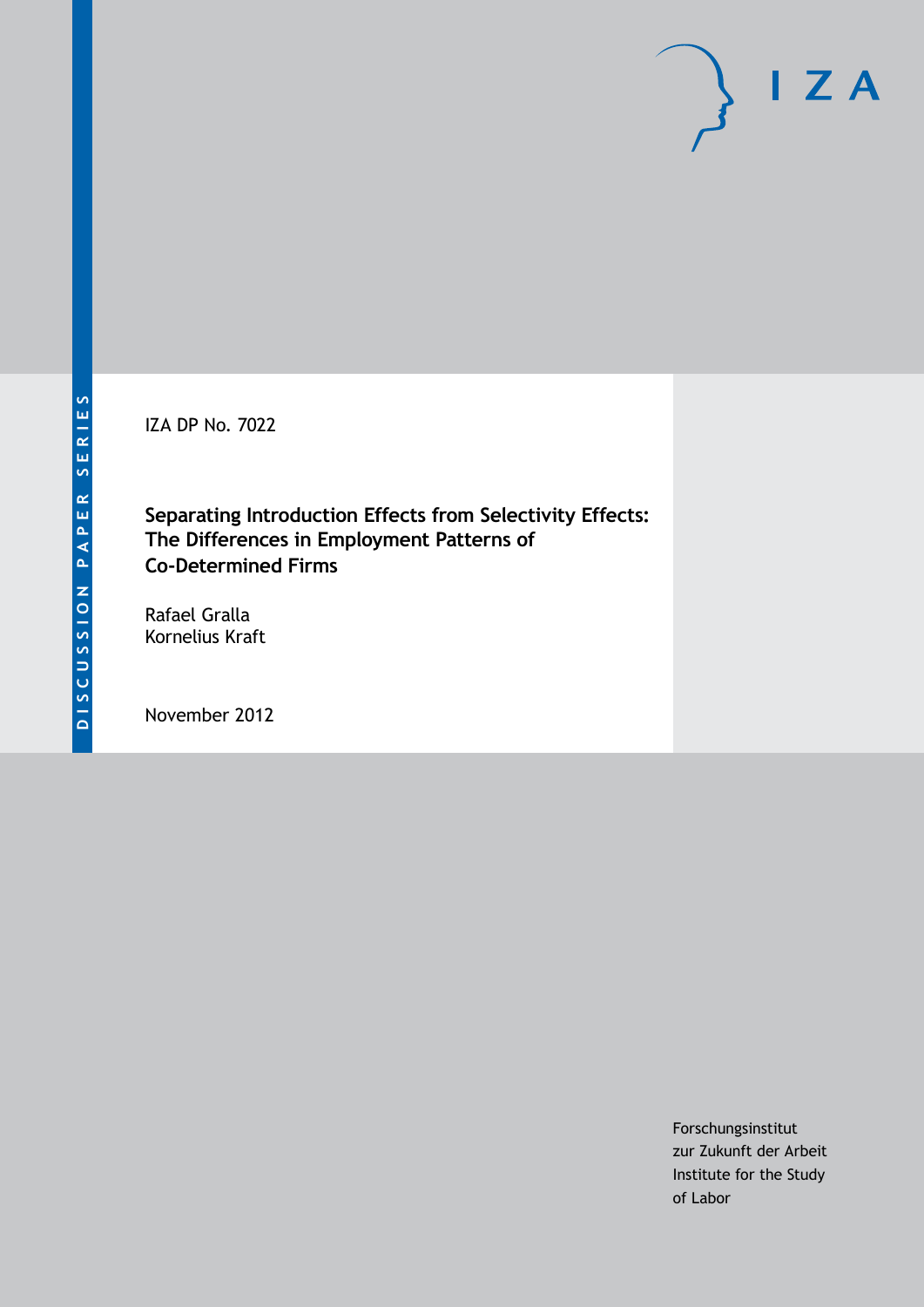# **Separating Introduction Effects from Selectivity Effects: The Differences in Employment Patterns of Co-Determined Firms**

**Rafael Gralla**

*TU Dortmund*

### **Kornelius Kraft**

*TU Dortmund and IZA*

Discussion Paper No. 7022 November 2012

IZA

P.O. Box 7240 53072 Bonn **Germany** 

Phone: +49-228-3894-0 Fax: +49-228-3894-180 E-mail: [iza@iza.org](mailto:iza@iza.org)

Any opinions expressed here are those of the author(s) and not those of IZA. Research published in this series may include views on policy, but the institute itself takes no institutional policy positions. The IZA research network is committed to the IZA Guiding Principles of Research Integrity.

The Institute for the Study of Labor (IZA) in Bonn is a local and virtual international research center and a place of communication between science, politics and business. IZA is an independent nonprofit organization supported by Deutsche Post Foundation. The center is associated with the University of Bonn and offers a stimulating research environment through its international network, workshops and conferences, data service, project support, research visits and doctoral program. IZA engages in (i) original and internationally competitive research in all fields of labor economics, (ii) development of policy concepts, and (iii) dissemination of research results and concepts to the interested public.

<span id="page-1-0"></span>IZA Discussion Papers often represent preliminary work and are circulated to encourage discussion. Citation of such a paper should account for its provisional character. A revised version may be available directly from the author.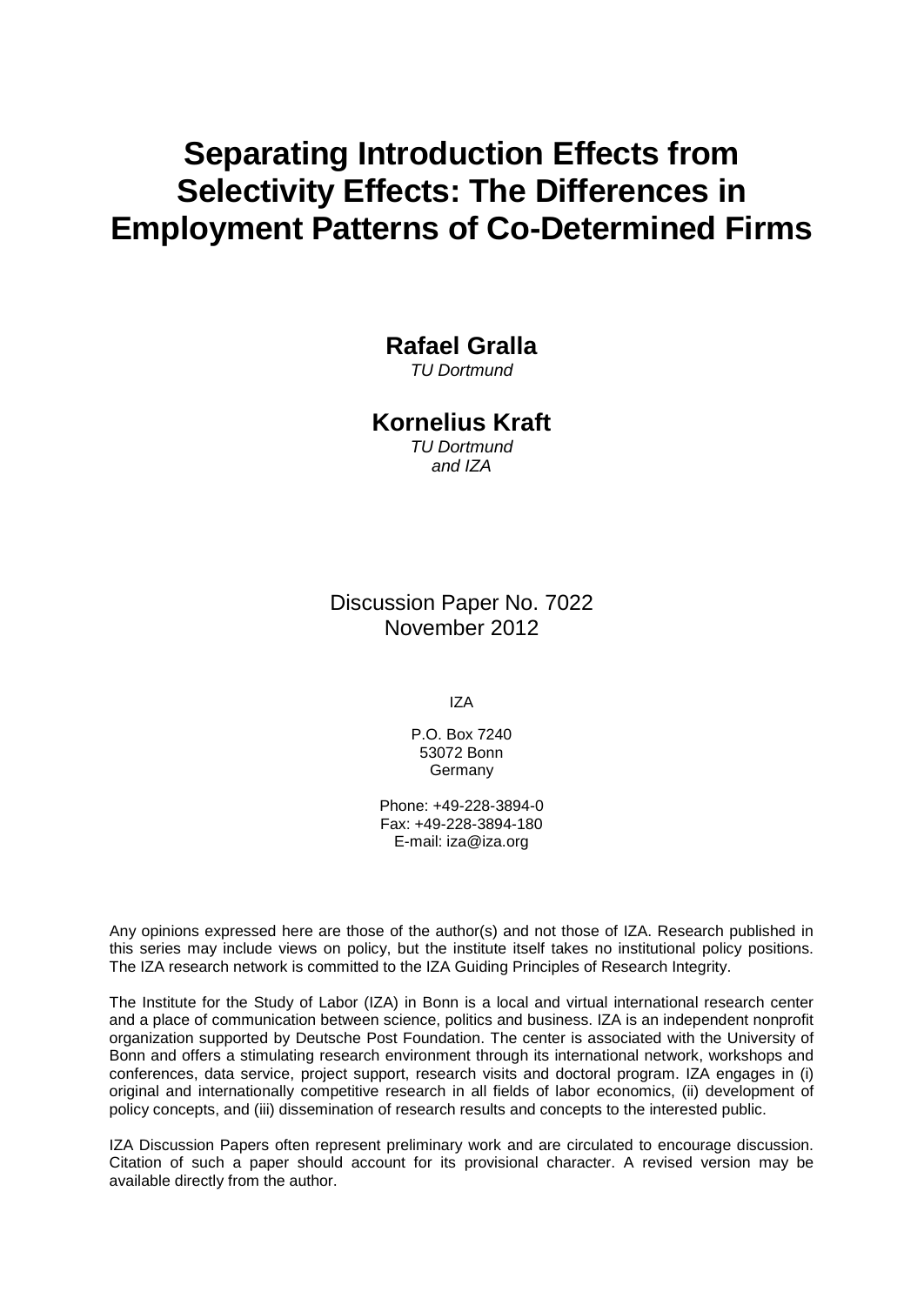IZA Discussion Paper No. 7022 November 2012

## **ABSTRACT**

## **Separating Introduction Effects from Selectivity Effects: The Differences in Employment Patterns of Co-Determined Firms[\\*](#page-1-0)**

This study examines differences in employment growth between firms with and without works councils by separating introduction effects from potential selectivity effects. Using a difference in differences framework, we show that firms with works councils have higher employment growth before establishing a works council. However, employment growth declines after introduction. We identify the reason for lower employment growth in reduced hiring rates but constant dismissal rates.

JEL Classification: J53, J63, C23, M54

Keywords: works councils, hires, dismissals, employment growth, difference-in-differences

Corresponding author:

Rafael Gralla TU Dortmund Department of Economics, Business and Social Science Vogelpothsweg 87 44221 Dortmund Germany E-mail: [rafael.gralla@tu-dortmund.de](mailto:rafael.gralla@tu-dortmund.de)

The authors thank the Research Data Centre at the Institute for Employment Research, Nuremberg for the provided data access. The financial support of the Deutsche Forschungsgemeinschaft (SFB 823, "Statistical modelling of nonlinear dynamic processes") is gratefully acknowledged.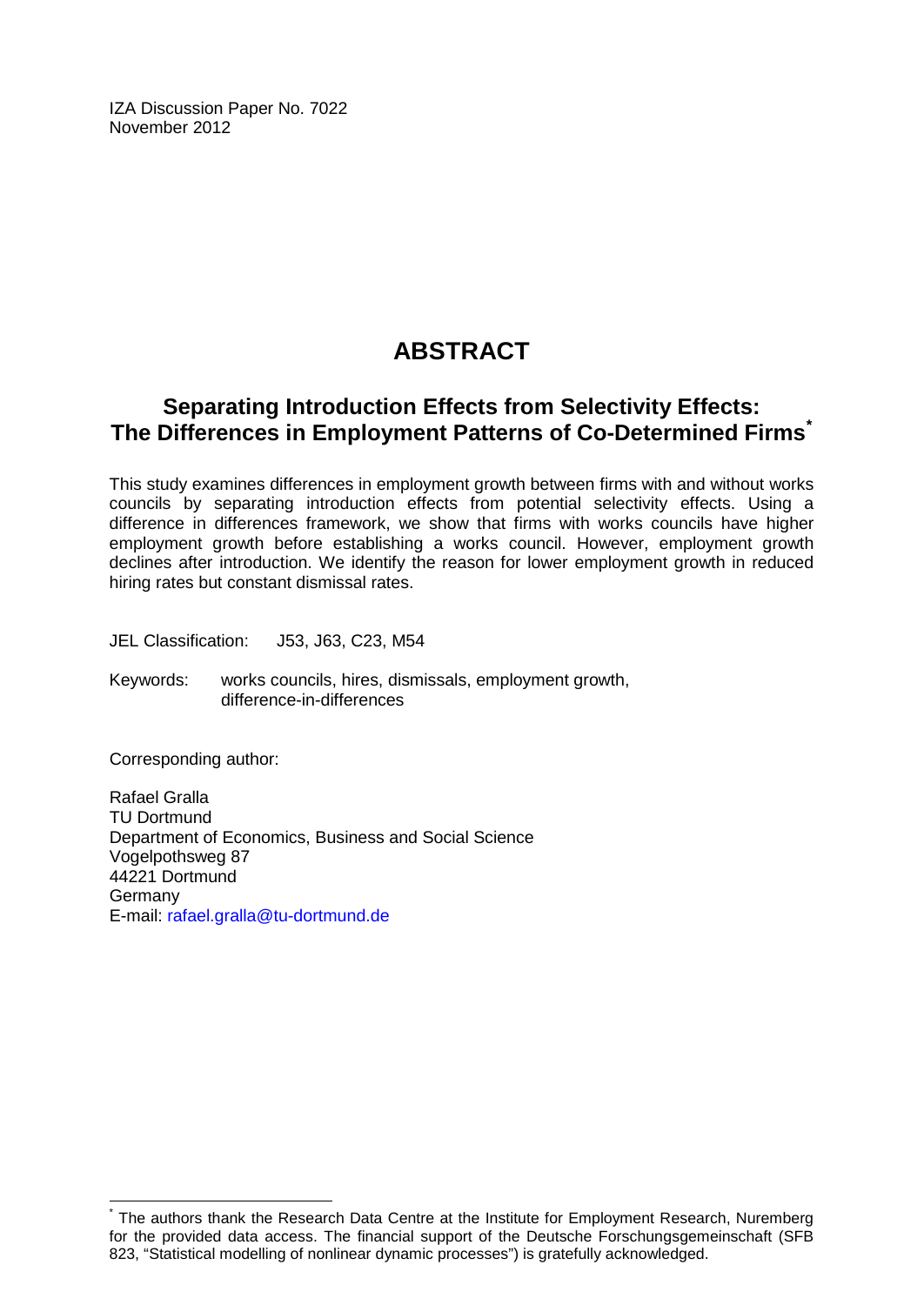#### **1 Introduction**

The German Works Constitution Act defines the German method of codetermination on establishment level. This Act determines the information, consultation and codetermination rights of works councils which represent employees. Among other codetermination rights, works councils have the power to affect decisions regarding hires and dismissals. It is even possible for them to oppose hires as well as dismissals in some cases.

The effect of works councils on firms' behavior has been examined several times since the mid-1980s (FitzRoy and Kraft 1985, 1987, 1990, Kraft 1986). These and subsequent studies analyze to what extent firms with and without works councils differ with respect to profitability, R&D, productivity, quits and employment<sup>1</sup>.

A common feature of studies on works councils is that they ignore potential selectivity effects. Differences between firms have so far been explained by the existence of works councils, although it might be the case that some of these differences are not in fact caused by works councils. Specific characteristics may exist before a works council has been introduced and also favor the introduction of works councils. These specific characteristics may also affect some other variables. Therefore, the existence or introduction of a works council as well as differences in employment, hires and dismissals may be caused by an unobserved third variable. If this variable is constant over time, selectivity may seriously affect the results of existing studies. Even if the heterogeneity that encourages the establishment of a works council disappears over time, the estimated effect of introducing a works council will be biased as long as no control for selectivity has been carried out. The estimation of adoption effects, given potential heterogeneity, is essentially the topic of this paper.

Not many studies until now have considered the effects of works councils on employment growth. However the results have been discussed quite

<span id="page-3-0"></span> $^1$  See, for example, Addison and Teixeira (2006) as well as Jirjahn (2008a, 2008b, 2010) regarding employment growth. Frick and Sadowski (1995), Backes-Gellner, Frick and Sadowski (1997), Addison, Schnabel and Wagner (2001) as well as Dilger (2002) examine hires and dismissals.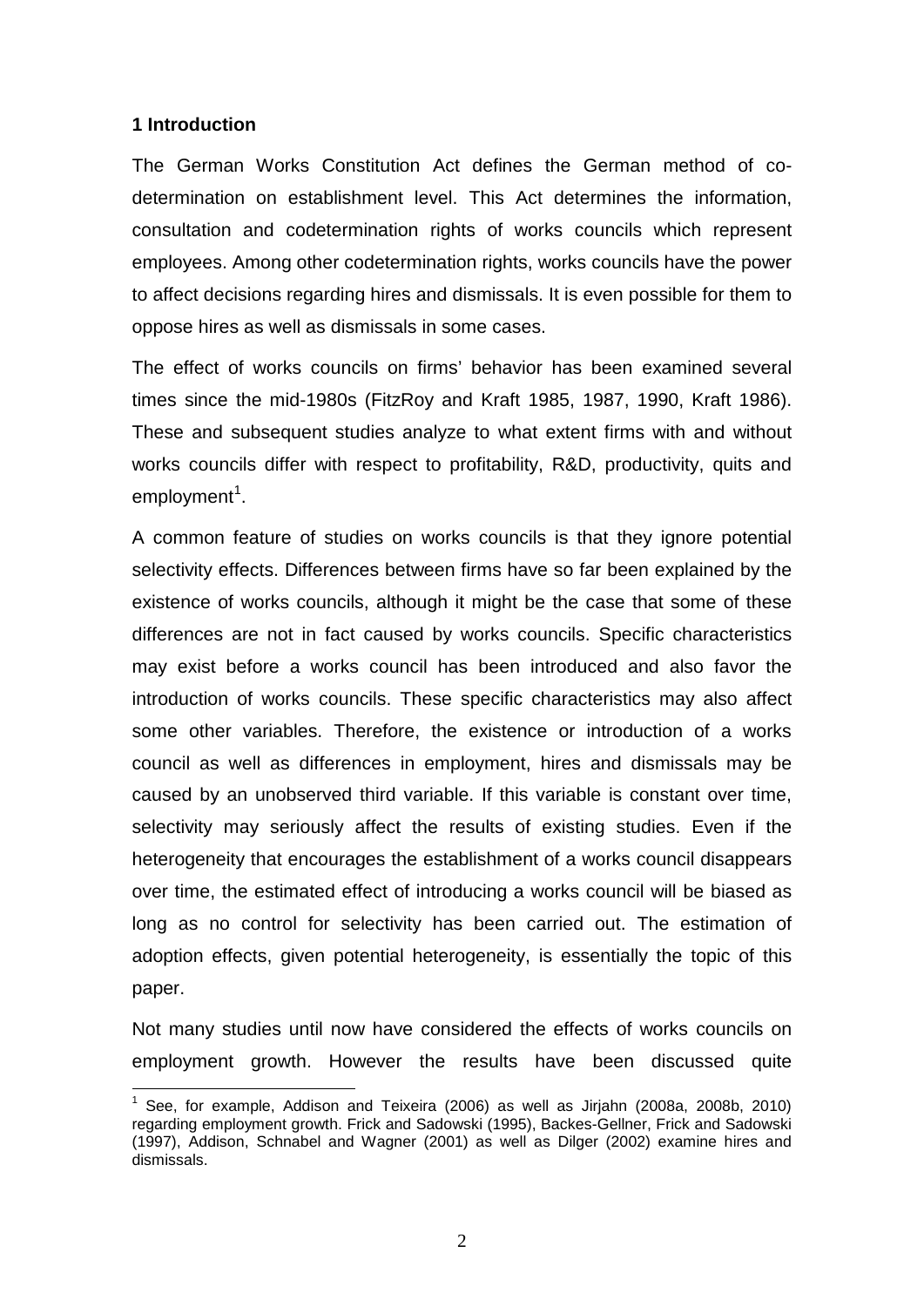controversially. Although we cannot solve all problems, we argue that the comparison of firms before and after the adoption of a works council avoids many problems associated with a cross-sectional comparison of firms with and without such an institution. This ensures that the permanent differences between firms which at some point in time adopt a works council are not mixed up with the actual effects of a works council, and the causal interpretation is much clearer.

The results of this study are probably of use beyond the German context, since works councils have interesting and exceptional codetermination rights on employment which are not matched by rights that unions in other countries possess. This study tries to document the effects of such codetermination on employment.

To analyze in more detail the ways in which employment adjustment is realized, we also look at hiring and dismissal rates. We find that firms which introduce a works council have higher employment growth rates before the introduction actually takes place. However, after introduction, firms with works councils have lower employment growth – which in turn is the result of lower hiring rates. However, we find that the introduction of works councils has no significant influence on dismissals. Instead, firms in which a works council is introduced already have lower dismissal rates.

This paper is organized as follows: firstly we summarize the theoretical background (section 2) and the results of previous empirical studies on the impact of works councils (section 3). In section 4, we describe our methodology and the dataset. Next, we discuss our results regarding employment growth (section 5), hires and dismissals (section 6). Finally, with section 6 we draw our conclusion.

#### **2 Theoretical background**

The German Works Constitution Act increases workers' power by conceding rights to co-determination when a company hires and dismisses staff, whereby their power depends on the number of employees in an establishment.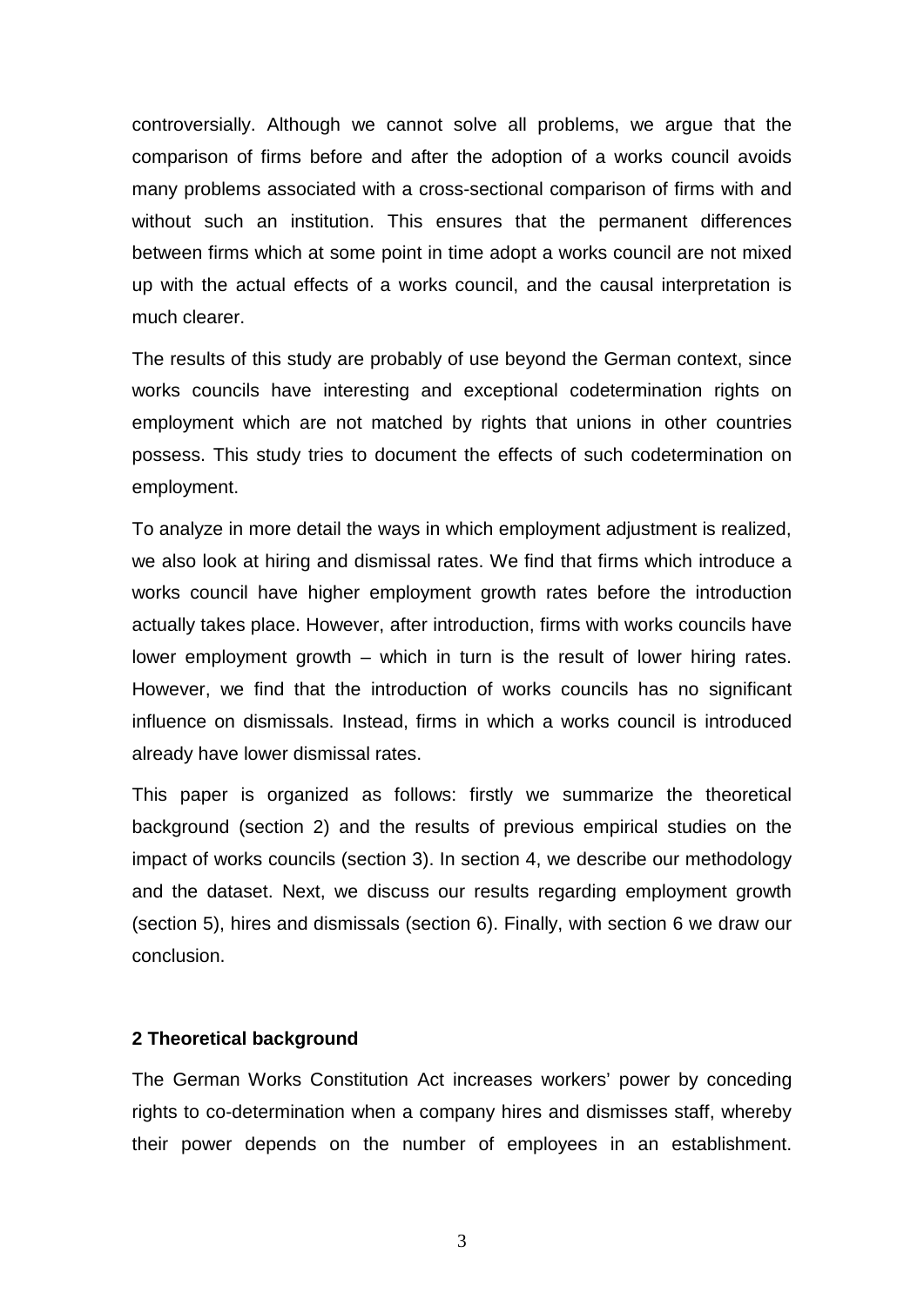Irrespective of establishment size, works councils have to be informed in advance of a dismissal. A works council cannot oppose a dismissal without good reason. Possible reasons for intervention are when it appears that social issues have been neglected in the selection of employees for dismissal, or when further employment might in fact be feasible (perhaps after retraining or relocation within the establishment). If an establishment has more than 20 employees, the works council has extended codetermination rights. Among other things, works councils have to participate in decisions on large-scale redundancies, hires, and the classification of employees into particular wage brackets of collective bargaining agreements<sup>[2](#page-3-0)</sup>.

In the case of large-scale redundancies, managers negotiate a so-called social plan (Sozialplan) with works councils which determines redundancy payments, social selection criteria regarding who will be made redundant and the establishing of an interim employment company (Transfergesellschaft). If a works council exists, dismissed employees usually change from their previous establishment to such a company where they obtain a fixed-term contract. For the duration of this contract the company pays for and provides additional training to the employees in order to decrease the likelihood of their becoming unemployed. Even if dismissals cannot be avoided in the end, a delay is more probable and this clearly has effects on adjustment costs.

In the case of hires, works councils are able to refuse a hiring if, for example, it endangers the "peaceful atmosphere in an establishment" (Betriebsfrieden), threatens the jobs of permanent staff or causes other, unjustified disadvantages. For obvious reasons dismissals are much more frequently opposed than hires.

Theoretical discussion about possible employment effects of works councils is very controversial. The theories which are relevant within the given context are participation theory, the neoclassical approach (with the variants insider-outsider theory and rent-seeking theory) and the employment security view<sup>[3](#page-5-0)</sup>. On

<span id="page-5-1"></span> $2^2$  See Pulte (2009) for a description of the link between codetermination rights and establishment size.

<span id="page-5-0"></span> $3$  For a more detailed theoretical discussion from different perspectives, see inter alia, Addison, Schnabel *and* Wagner (2001), Dilger (2003) as well as Jirjahn (2010).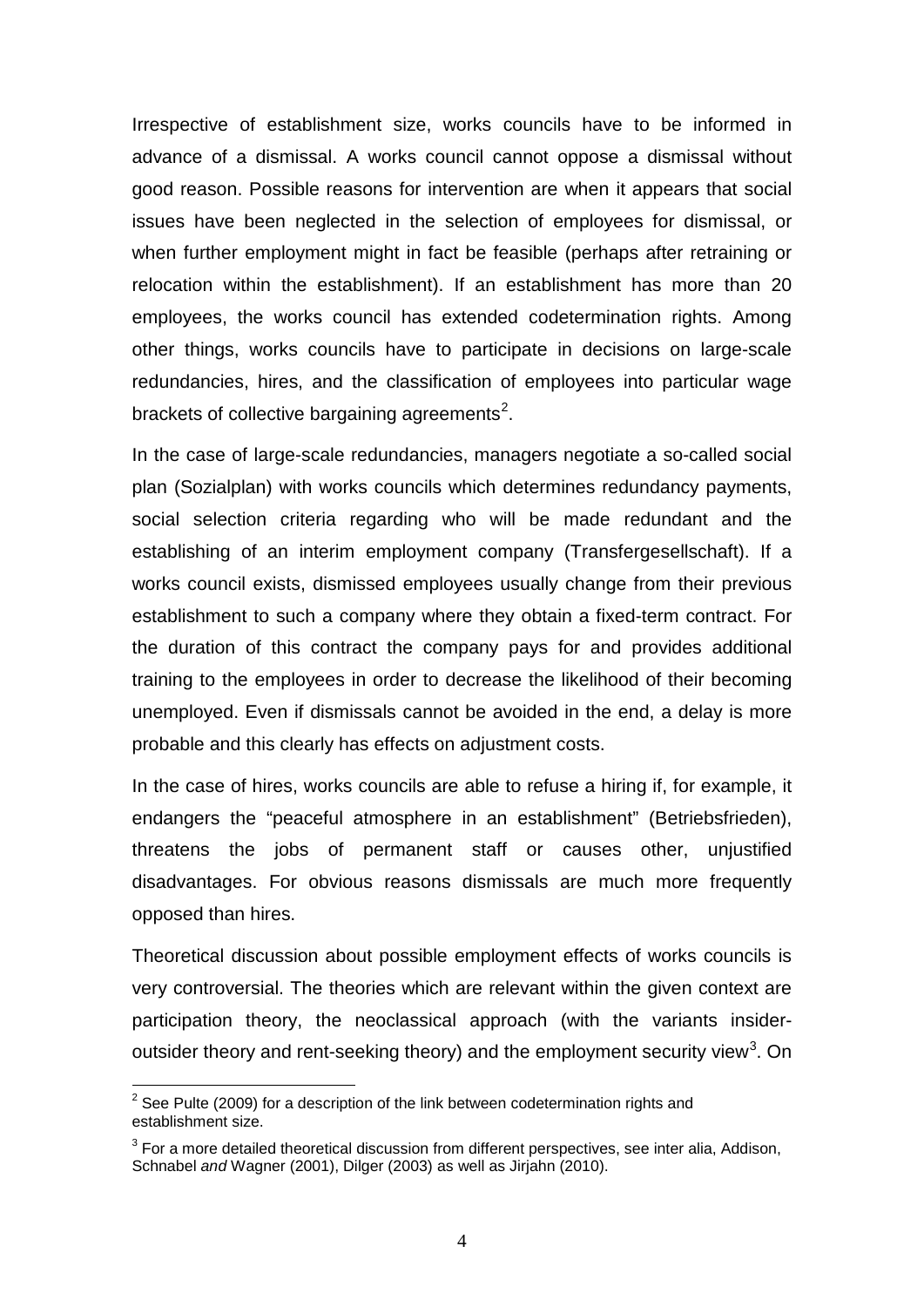the one hand, participation theorists argue that works councils improve the relationship between employer and employee due to better communication. This is basically an application of the exit-voice theory of Freeman and Medoff (1984). Better communication helps to avoid misunderstandings and to solve problems at the workplace. This in turn has a positive influence on job satisfaction and productivity which also affects dismissals (Backes-Gellner, Frick and Sadowski 1997). Additionally, works councils improve communication with regard to work practices (Backes-Gellner, Jirjahn and Mohrenweiser 2011).

The basic idea is that information asymmetries between employees and the management exist. Employees are able to identify, for example, potential technical or organizational improvements. However, inadequate communication channels or anxiety about possible job losses following rationalization measures prevents workers from disclosing (private) information. The explicit task of works councils is (among other aims) the exchange of information with management and to protect employees from any negative implications of this information disclosure. If the introduction of a works council enhances efficiency and implied productivity advantages lead to price reductions, demand for the produced output will increase, the number of dismissals will probably fall and hires will increase.

On the other hand, based on a neoclassical point of view, it is maintained that bargaining power and codetermination rights of works councils constrain the profit-maximizing behavior of the management. According to Jensen and Meckling (1979), the standard argument goes as follows: if works councils are such a good thing, why does the legislator exclude the employer from the decision of whether to introduce a works council? Related to that argumentation is the observation that in no other country do workers' representatives have so much power as in Germany. If codetermination enhanced efficiency, other countries would have adopted such an institution too. The insider-outsider theory (Lindbeck and Snower 1988, 2001) argues that employed insiders have an advantage in bargaining compared with unemployed outsiders because of firm-specific advantages and the possibility of hampering cooperation with newly hired workers via harassment. Works councils could be interpreted as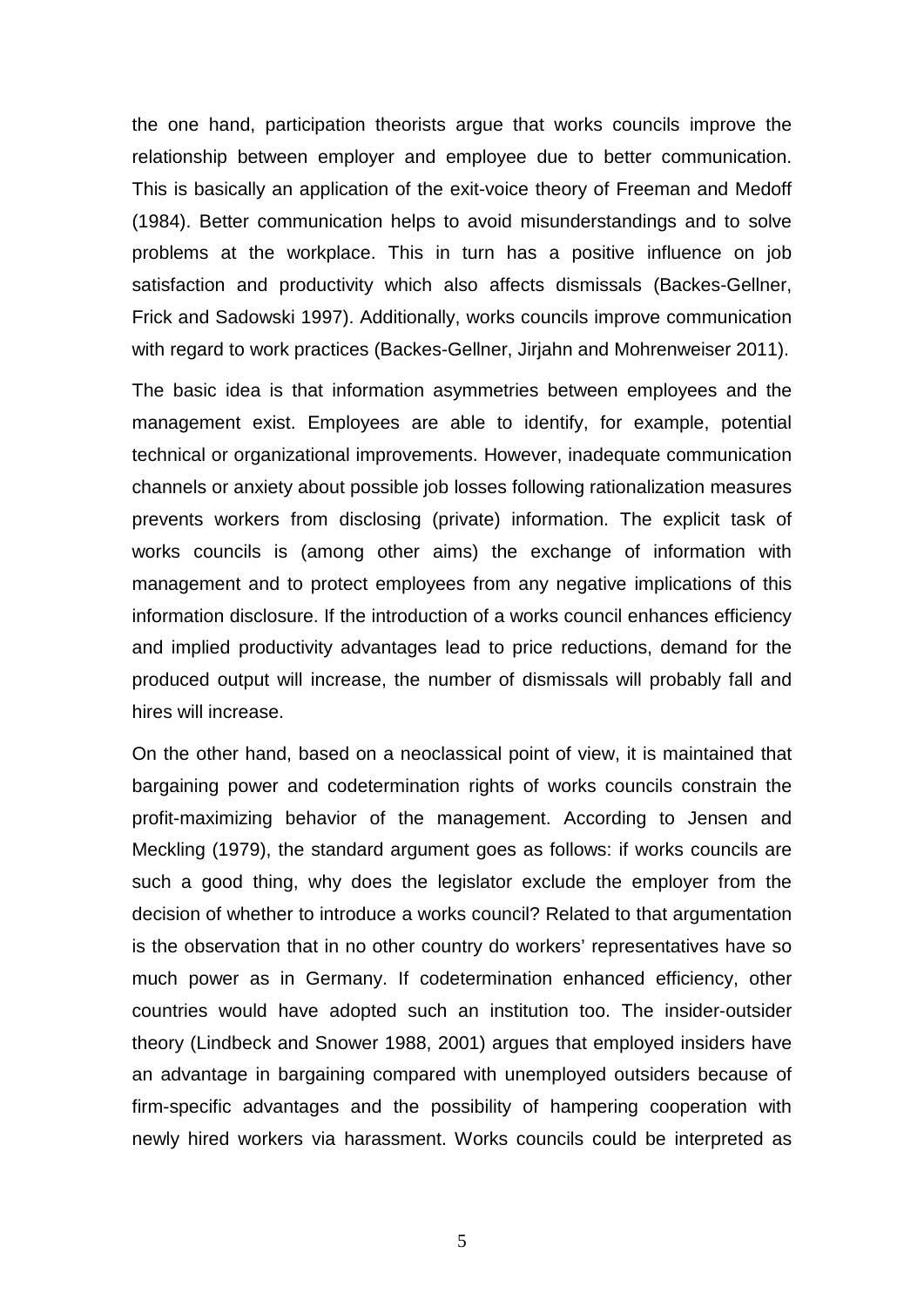institutionalized insider representation, as they are surely not responsible for the interests of outsiders<sup>[4](#page-5-1)</sup>. Another strand of literature (c.f. for a recent example Beckman, Föhr and Kräkel 2010) emphasizes that the introduction of works councils aims at increasing bargaining power and therefore this institution is regarded as a rent-seeking entity. Information, consultation and codetermination rights of works councils are assumed to prevent or at least delay necessary decisions if these decisions are not in the workers' interest. One obvious example is the case of dismissals. The power of works councils to affect decisions on redundancy payments and the selection among the employees to be dismissed according to social criteria will increase employment (adjustment) costs. Therefore, profits may be negatively affected by the existence of works councils (Frege 2002), at least as long as no counteracting efficiency effects are connected with the introduction of works councils. If this theory is true, such firms experience lower employment growth rates in the long run, as they have cost disadvantages in comparison to otherwise identical organizations.

An alternative explanation for the parallel observation of the introduction of a works council and lower employment growth rate is the following: as stated above, works councils are of particular help for employees if redundancies take place. If - for exogenous reasons - economic conditions become worse, the workforce might decide to adopt a works council in order to be better prepared for possible negotiations about the conditions and extent of dismissals (Jirjahn 2009, Kraft and Lang 2008). Thus, works councils may be the result of pessimistic expectations about the future. If these concerns become real, we will simultaneously observe the adoption of a works council and, in an extreme case, an increase in dismissals. However, in this scenario the presence of a works council would not cause dismissals. The main motivation to introduce works councils is its expected effect of employment security. This theory is difficult to test empirically, since information on expectations is needed.

<span id="page-7-0"></span> $4$  The insider-outsider theory predicts that insider power is used to increase wages. Establishments with a works council pay higher wages. See, e.g. Hübler and Jirjahn (2003) as well as Addison (2010). In addition works councils also affect wage dispersion (Jirjahn and Kraft 2010).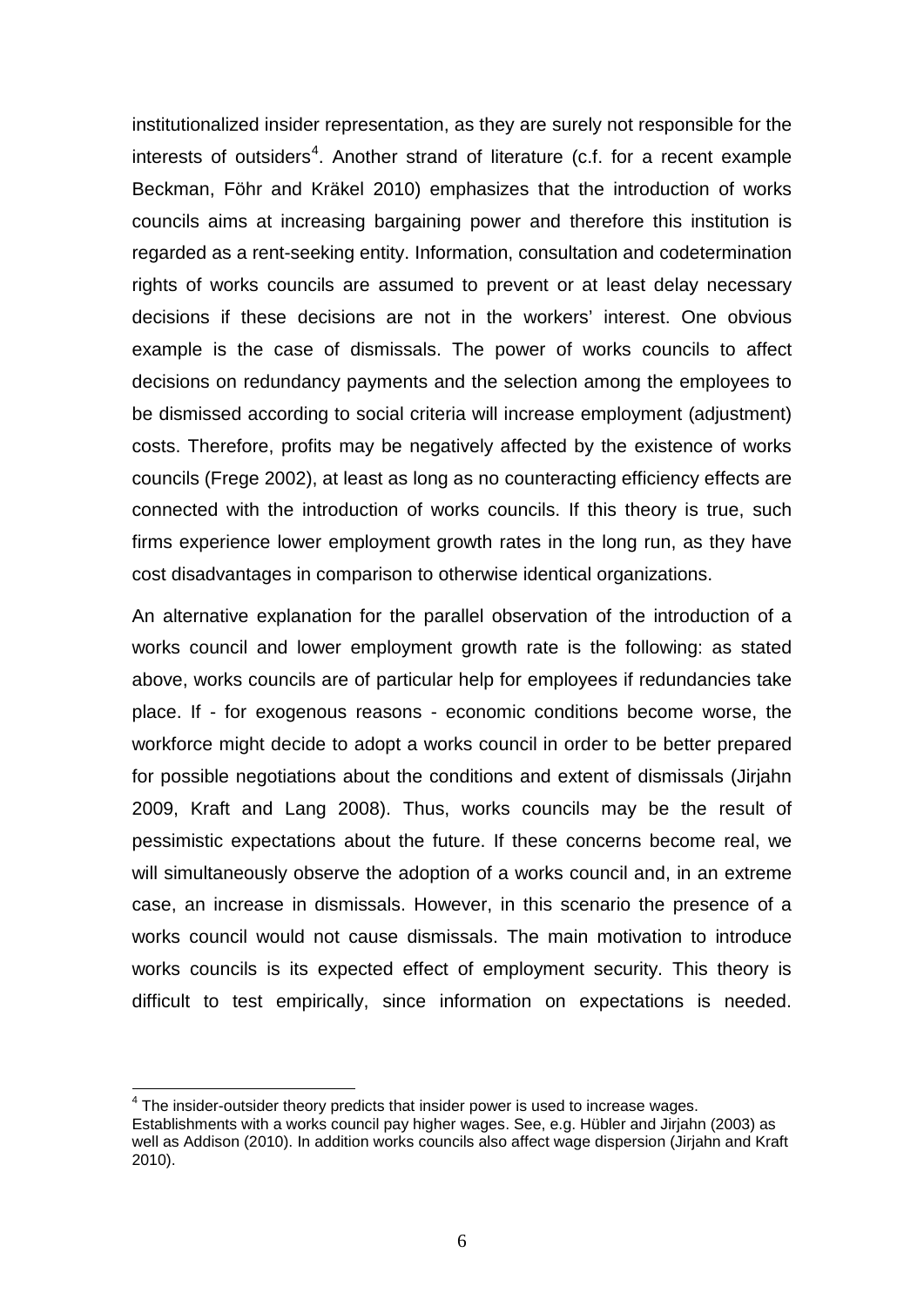Implications are that the adoption of a works council is negatively correlated with performance.

In contrast, if expected profitability and adoption probability are uncorrelated or even show a positive relation, a works council is not introduced in times of worsening economic conditions. The reason then is probably rent seeking (Beckmann, Föhr and Kräkel 2010).

#### **3 Related Literature**

The effects of works councils on firm behavior and performance have been examined empirically in several studies. The main focus of this field of research is the impact of works councils on factors like productivity, innovations, profitability and labor turnover. Frege (2002) as well as Addison, Schnabel and Wagner (2004) survey previous studies. Furthermore, Jirjahn (2011) surveys studies of German codetermination rights on company- and establishmentlevel. Our study confines itself to employment growth, hires and dismissals. In an early work, Gold (1999) estimates the effect of works councils on employment using data from the production sector of Lower Saxony. He finds that works councils reduce changes in employment. He also finds that firms with works councils more frequently complain of high dismissal costs and are also grossly overstaffed. Gerlach and Jirjahn (1999), however, use the same data and find no significant influence of works councils on employment growth. Addison and Teixeira (2006) show that works councils reduce employment growth. Relating to these results, Jirjahn (2008a) argues that the estimated effects of works councils on employment growth strongly depend on the modeling of firm size. He claims that works councils do not influence employment growth. He proves his hypothesis by showing that the effects of works councils indeed vary if different methods of specifying firm size are used. Furthermore, Jirjahn (2010) finds a positive effect of the existence of a works council on employment growth for manufacturing establishments in Lower Saxony.

Compared with employment growth, results on the influence of works councils on hires and dismissals are less conflicting. In an early work, Frick and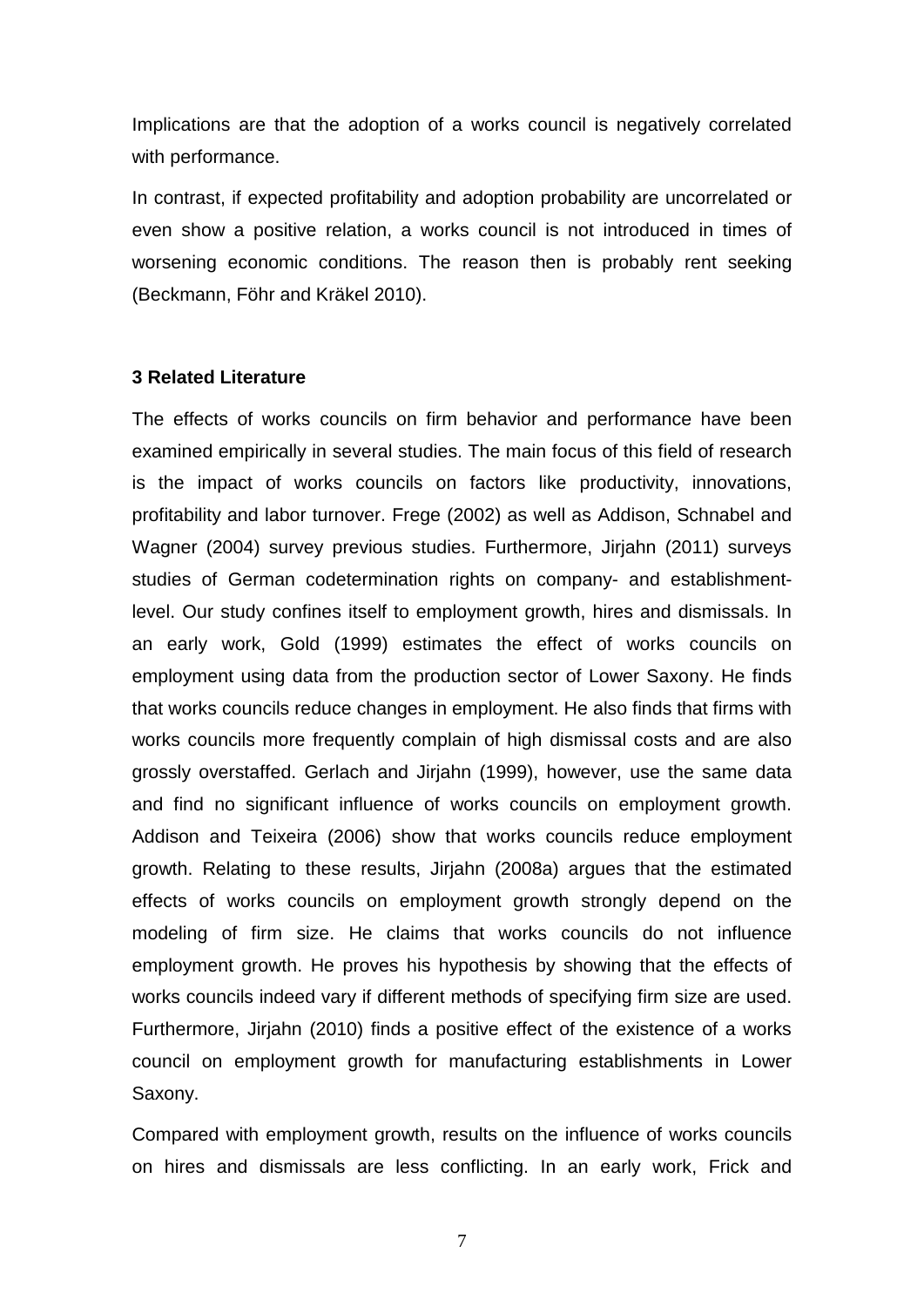Sadowski (1995) show that the existence of a works council reduces dismissals significantly. They also find a negative effect on hires, although not a significant one. Addison, Schnabel and Wagner (2001) find that works councils significantly reduce hires, separations and labor turnover in general, although this result does not apply to firms with 21 to 100 employees. Dilger (2002) shows that works councils reduce hires and separations. According to his results the extent of reduction depends on the characteristics of the works councils. Cooperative works councils induce the highest reductions. Works councils which do not intervene in day-to-day business do not have a significant effect at all. Backes-Gellner, Frick and Sadowski (1997) compare the dismissal rates of firms caused by the existence of works councils. They show that the dismissal rate in firms with works councils is 2.9 percentage points lower than in firms without such an institution. They also find some evidence that works councils neither prevent dismissals in bad economic situations nor inhibit hires in growing firms.

Ellguth (2006) uses a propensity-scores-matching approach to identify differences in labor fluctuation. Using cross-sectional data, he finds that works councils reduce labor turnover. Although lower turnover is explained by a reduction in hires and dismissals, fewer hires dominate his results. However, he does not estimate introduction effects. Furthermore, the strong correlation between establishment size and the existence of a works council reduces the general validity of his results as the majority of large establishments have a works council. So it is hardly possible to match these firms with other, similar firms without a works council. Guertzgen (2007) shows that works councils can be associated with lower accession and separation rates. Her definition of the dependent variables and the estimation procedure is quite similar to our study. However, she does not distinguish between quits and dismissals and the relation between works councils and hires/dismissals is not the main purpose of her study.

A common feature of the studies mentioned above is that they ignore the potential endogeneity of the introduction of a works council. Jirjahn (2009) as well as Kraft and Lang (2008) find that employees prefer to introduce works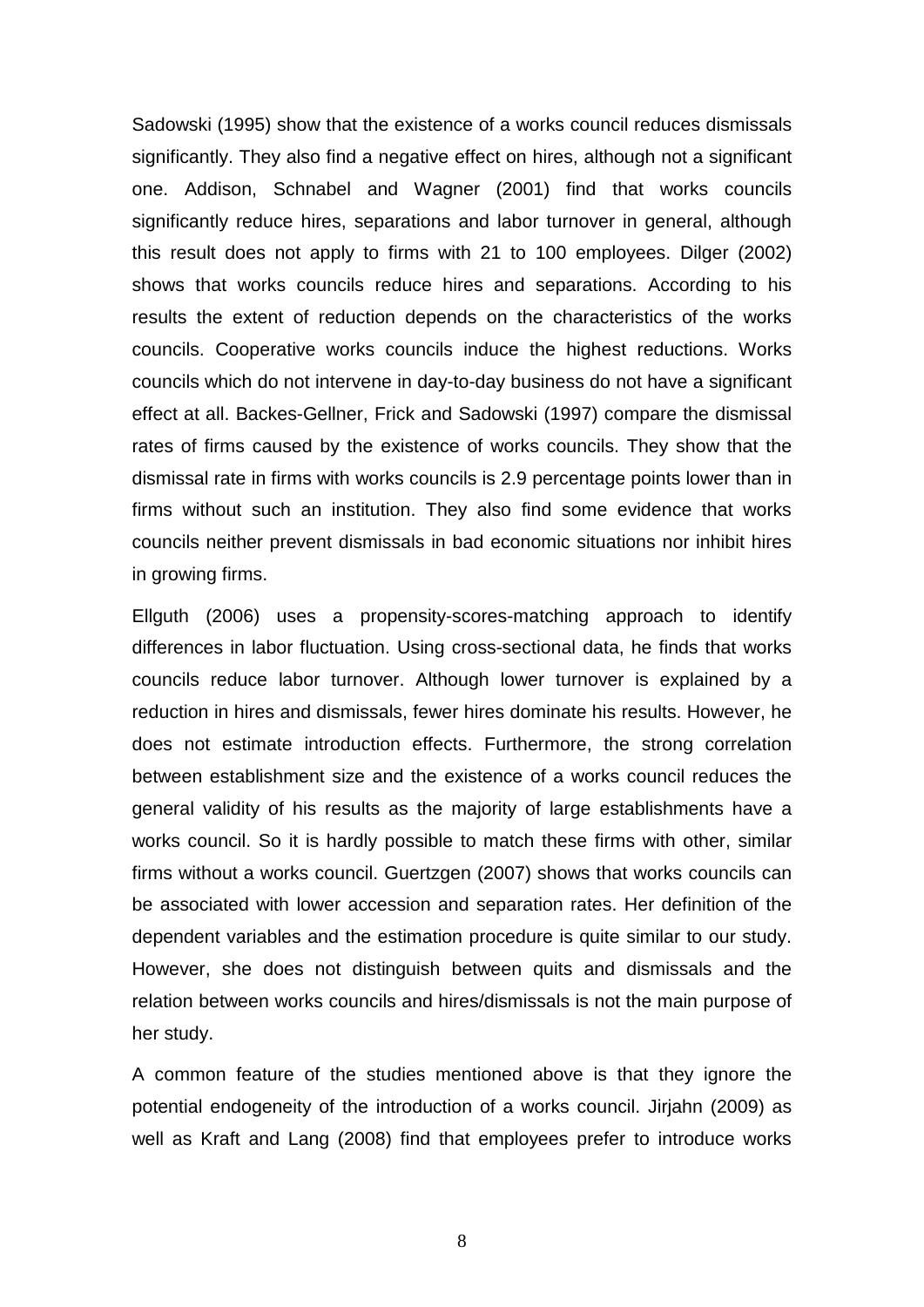councils to secure their rents. Additionally, Kraft and Lang (2008) show that employees prefer to introduce a works council if they are worried about potential job losses. The adoption of a works council in turn is associated with less anxiety about becoming unemployed. However, Beckmann, Föhr and Kräkel (2010) show that works councils are mainly adopted in order to seek rents instead of sustain jobs. These studies highlight that firms with certain characteristics are more likely to adopt a works council than others. The only studies that examine adoption effects are Addison et al. (2002) and Schultz (2006). These studies use a propensity-score-matching approach and find no significant effects on differences in quits, productivity, employment growth, profits (Addison et al., 2002) as well as productivity, profitability and qualification (Schultz 2006). However, their results might be inconclusive because the introduction of a works council is a rare event and therefore usually only a small number of observations is available.

#### **4 Data & Method**

Our data is taken from the IAB Establishment Panel, which is an annual survey of more than 15,000 German establishments with at least one employee covered by social insurance. This survey is collected by the Institute for Employment Research of the German Federal Employment Agency, Nuremberg. We use survey waves of the years 1998 to 2008. The advantage of this data is that it covers a long time period. Hence, our results should not be driven by cyclical up- or downturns but rather include whole business cycles. At first, we drop all observations with less than five employees as the introduction of a works council is only relevant for firms with more than four employees. We also drop observations from companies where a works council has been abandoned, and observations from the public service, non-profit organizations as well as households. Overall, our sample contains 54,515 observations of 16,151 establishments. In this sample, we observe 242 adoptions of a works council. We also generate a subsample which only includes establishments with more than 20 employees in order to control for the robustness of our results. As already mentioned above, works councils have stronger codetermination rights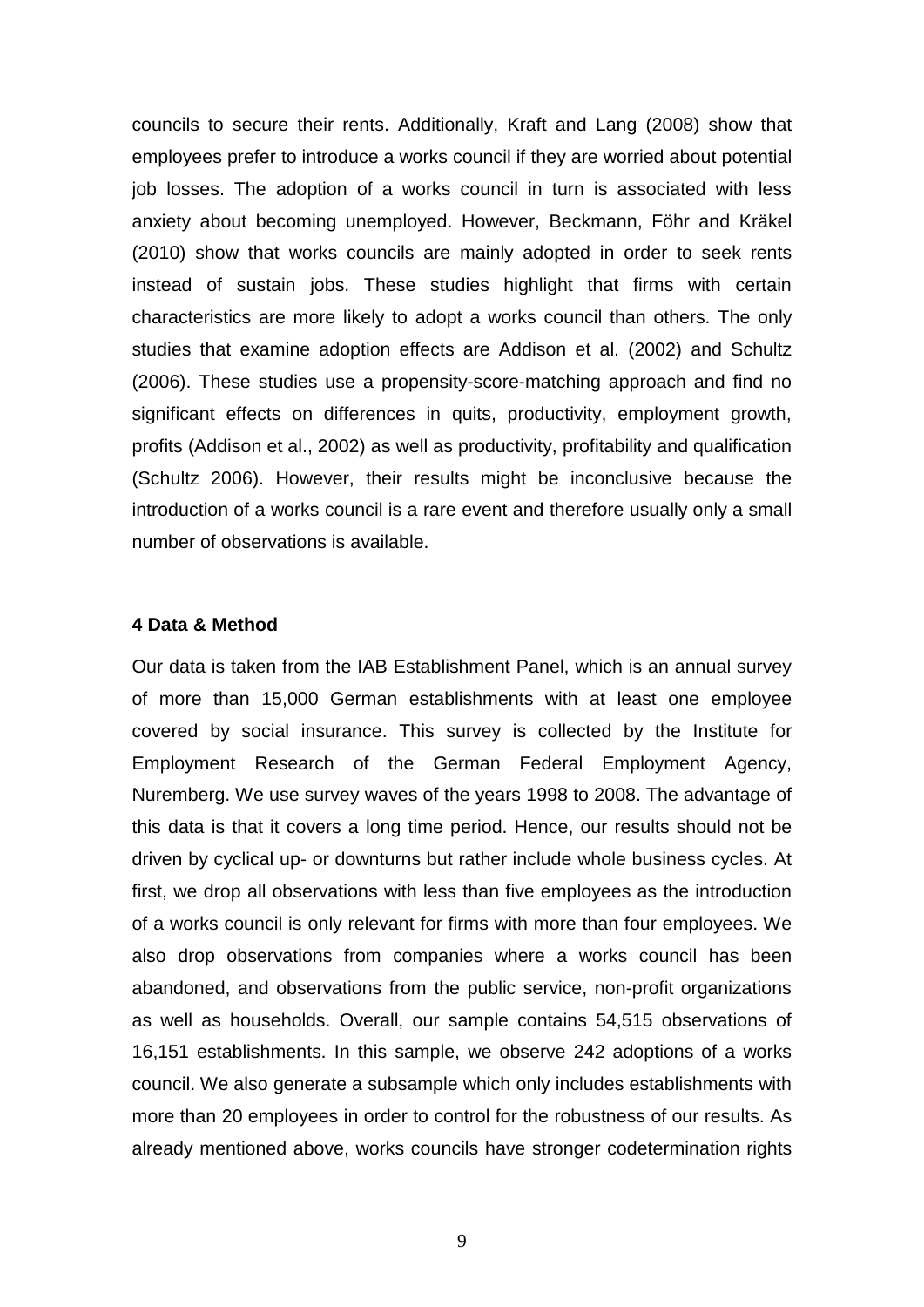if an establishment has more than 20 employees. This subsample contains 31,918 observations of 9,874 establishments and 187 adoptions of works councils.

#### 4.1 Variables

Our estimates can be divided into two parts. We start by estimating the effect of introducing a works council on employment growth. The growth rate is defined as dln EMP<sub>i,t+1</sub> = ln EMP<sub>i,t+1</sub> - ln EMP<sub>i,t</sub>. In the second part, we estimate the effect of the introduction of works councils on hires and dismissals. The idea of this approach is to find an explanation for changes in employment growth by identifying potential changes in hires and dismissals<sup>[5](#page-7-0)</sup>.

We define our dependent variables as the ratio of hires (dismissals) in t+1 and overall employment in t. However, the exact recording of dismissals may be complicated. To repeat, the aim of this study is to define the effect of works councils on the decision of the management whether it wants to dismiss one or more employee(s) or not. This dismissal can be done in several ways. For example, aside of a classical firing, the firm can also renounce the extension of a fixed-term contract or reject further employment after an apprenticeship has been completed. Furthermore, management is also able to reduce employment within a firm by establishing interim employment companies. In this case employees usually terminate their employment contracts by mutual consent and get a new fixed-term contract in the interim employment company. Such a company can be seen as an independent organization within the same firm which has the purpose of financing and organizing application training courses or computer training courses, etc. to improve an individual's chances of finding alternative employment.

<span id="page-11-0"></span>In order to define adequately what a dismissal is, we decide to specify our dismissal rate of firm i in year t+1 as

<sup>&</sup>lt;sup>5</sup> We also tried to estimate equations with quit rates as the dependent variable, but unfortunately the computations did not converge.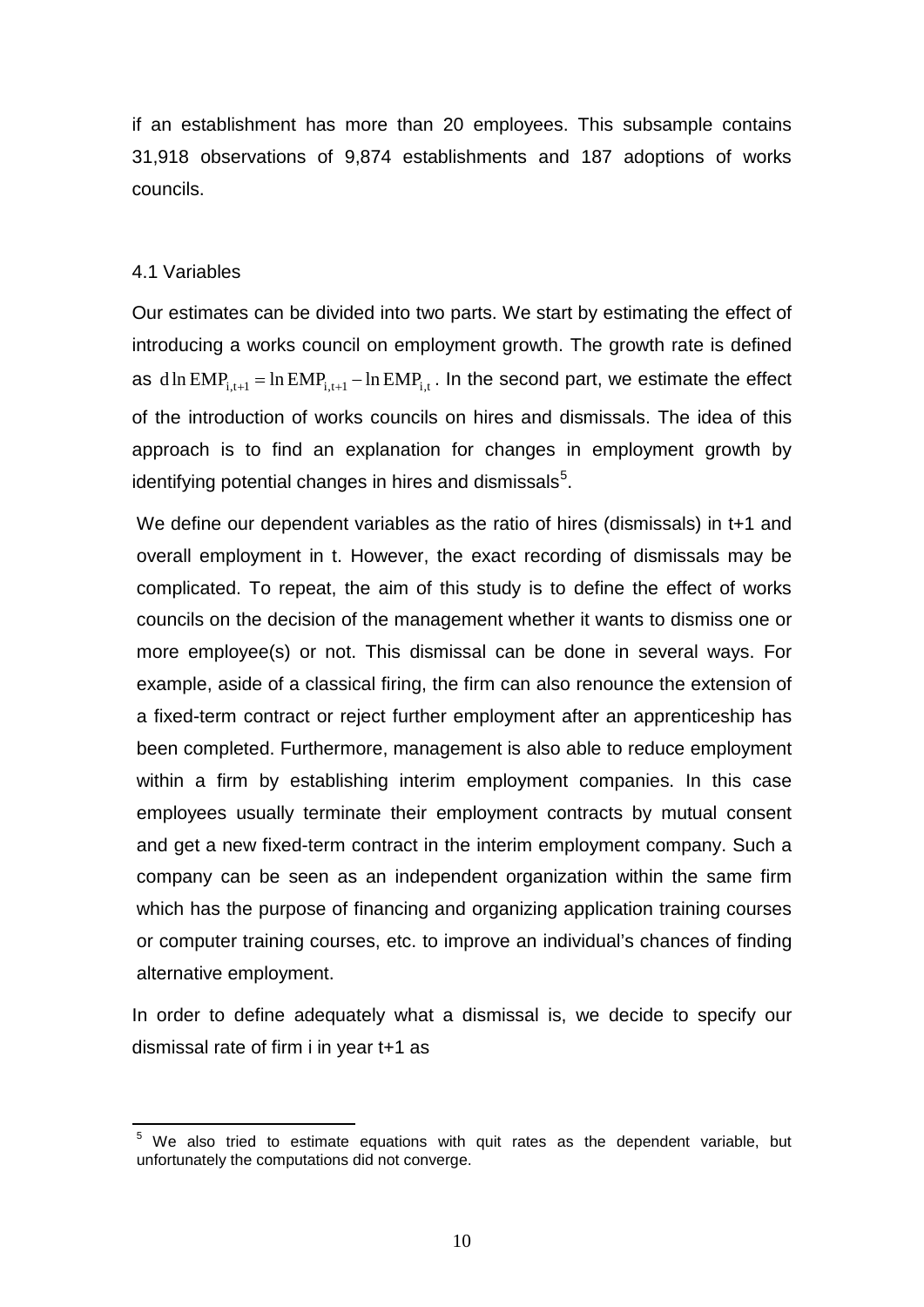\n
$$
\text{Share of dismisseds}_{\text{Jan-June},i,t+1} = \frac{100 \times \Sigma_{\text{Jan-June},i,t+1}}{\text{Emplogment}_{\text{June},i,t}} \tag{1}
$$
\n

where  $\sum_{\text{Jan-June.i.t-1}}$  is defined as the sum of changes in employment through dismissals, termination of employment contracts by mutual consent, leaving the firm after apprenticeship or after a fixed-term contract has expired. Similarly, we define the share of hires as

Share of hires<sub>Jan-June,i,t+1</sub> = 
$$
\frac{100 \times Hires_{Jan-June,i,t+1}}{Employment_{June,i,t}}
$$
 (2)

We restrict the share of hires and dismissals, respectively, to the first half-year because the survey only requests the information for this period.

#### 4.2 Explanatory Variables

An influence of unions on employment change can be expected, i.e. the existence of collective bargaining agreements. Therefore, we create a dummy to account for this influence. We add also a variable *qualification* to our model to measure labor qualification effects. This variable is defined as the number of employees with a vocational degree and the number of employees with a university degree divided by total employment. Of course, this is a broad definition of qualification. It covers 68 % of the employees in our sample. Unfortunately, we are unable to divide employees into more precise qualification groups because the respective question in the survey has been changed during our sample period.

Furthermore, we add variables to consider the effect of part-time working and to consider the effect of fixed-term contracts. Both variables may be associated with higher labor turnover in firms.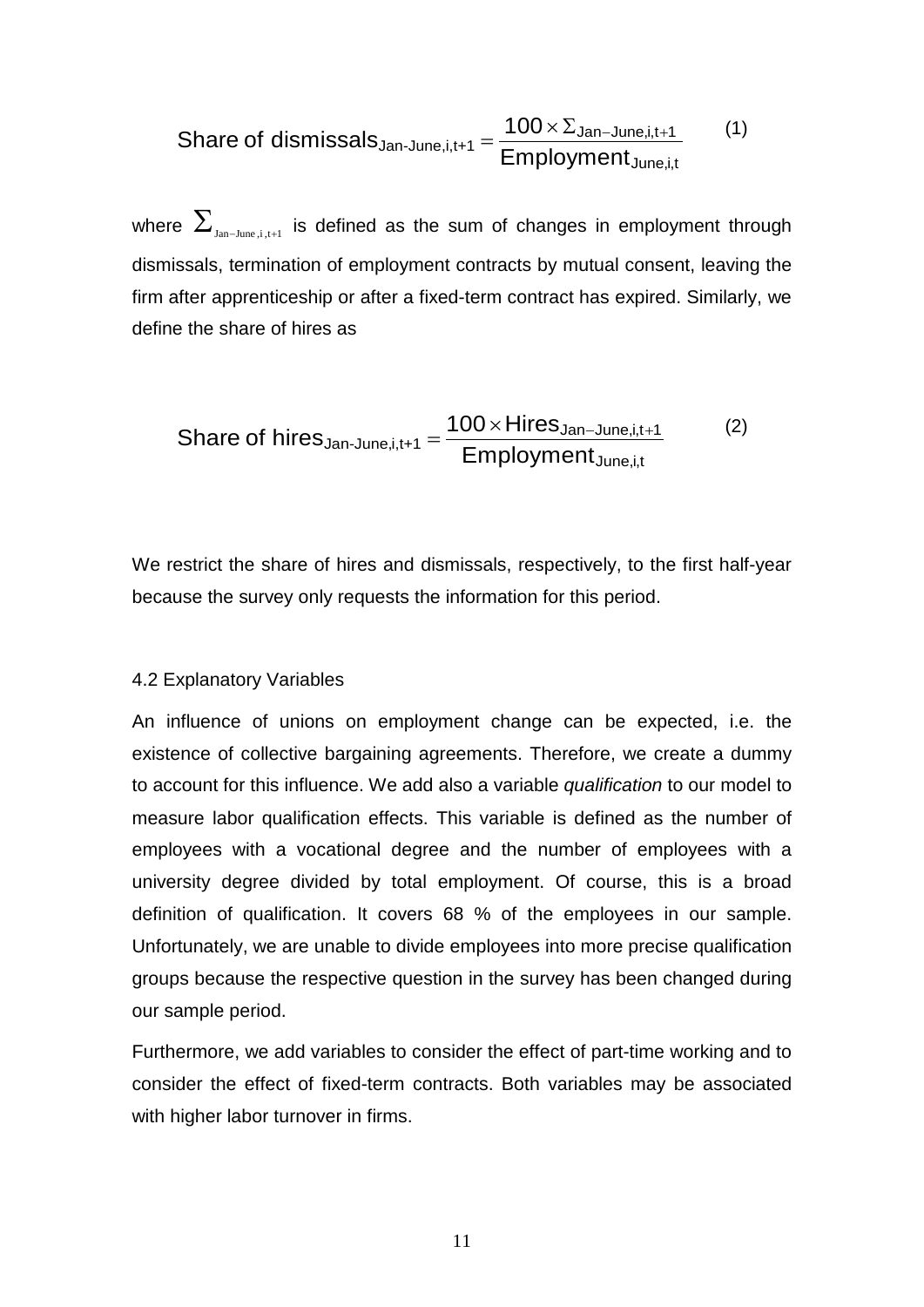There is a strong correlation between firm size and the introduction of a works council. It may also be possible that large firms have different dismissal and hiring rates caused by internal manning procedures. Additionally, large firms might have different employment growth patterns. Therefore, we include several size dummies to avoid a potentially omitted variable bias.

Clearly, employment and employment changes are determined to a large extent by demand for the produced goods. Output is probably an endogenously determined variable and therefore we refrain from using it. We could use lagged values of output growth. However, this would lead to a substantial reduction in the number of observations. Less problematic seems to be the use of two innovation dummies (*Product improved* and *New product)* as alternative and exogenous variables describing growth potential. The variables in question have unit values if the firm improved an existing product or introduced a new product. Unfortunately, the IAB Establishment Panel does not include the respective questions regularly, but only in the years 1998, 2001, 2004, 2007 and 2008. Therefore, we impute the missing observations. As a proxy for capacity utilization, we also insert profits in our model<sup>[6](#page-11-0)</sup>. Insufficient profits are (in the presence of fixed costs) usually the result of unsatisfying capacity utilization. Hence, employment reduction is probable. The IAB Establishment Panel contains assessments of the profit situation by the management of an establishment measured according to a Likert scale<sup>[7](#page-13-0)</sup>. We use this information to generate a dummy *Profit situation* that has unit value if the management of the establishment assesses the profit situation as 4 or 5, i.e. if it rates the profit situation as bad or very bad. We also consider the influence of plant technology by using a dummy which has unit value if the management assesses the conditions of technical facilities as 1 or 2 on a scale of 1 (up to date) to 5

 $<sup>6</sup>$  It could be argued that profits are the result of economic activity and not the cause. However</sup> several studies use profits a variable explaining employment growth. Excluding this variable does not alter our results. See, e.g., Gold (1999) and Dilger (2002) for a discussion on the effects of low profits on employment.

<span id="page-13-0"></span> $<sup>7</sup>$  The Likert scale contains a subjective rating of profitability beginning 1 (very good) until 5 (very</sup> bad).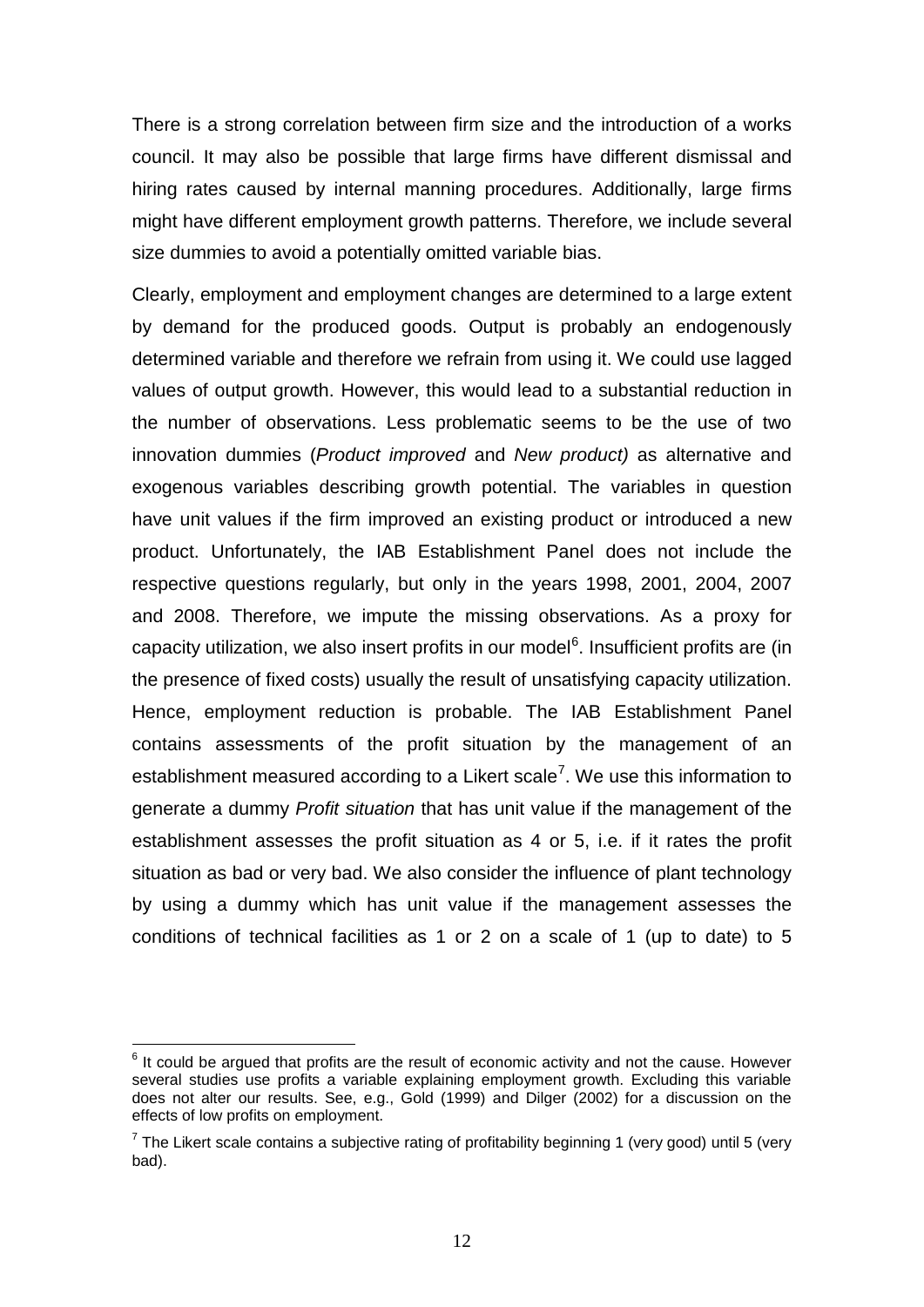(obsolete). Moreover, we add a dummy for the age of a firm which has unit value if the firm was founded before 1990 $^8$  $^8$ .

| Variable                        | Mean     | Std. Dev. |  |
|---------------------------------|----------|-----------|--|
| Employment growth               | $-0.018$ | 0.164     |  |
| Share of hires                  | 5.138    | 10.020    |  |
| Share of dismissals             | 2.556    | 6.484     |  |
| Works council (existence)       | 0.338    | 0.473     |  |
| Works council (adopted)         | 0.010    | 0.097     |  |
| Works council (treatment group) | 0.019    | 0.136     |  |
| Works council (pre-existent)    | 0.328    | 0.470     |  |
| Product improved                | 0.459    | 0.498     |  |
| New product                     | 0.113    | 0.316     |  |
| <b>Profit situation</b>         | 0.299    | 0.458     |  |
| Technology                      | 0.702    | 0.457     |  |
| Collective agreement            | 0.536    | 0.499     |  |
| Limited liability               | 0.655    | 0.475     |  |
| Single establishment            | 0.743    | 0.437     |  |
| Qualification                   | 0.680    | 0.258     |  |
| Part-time contracts             | 0.161    | 0.214     |  |
| Fix-term contracts              | 0.042    | 0.105     |  |
| Age of estab.                   | 0.566    | 0.496     |  |
| <b>Size5-20</b>                 | 0.415    | 0.493     |  |
| Size21-50                       | 0.206    | 0.404     |  |
| Size51-100                      | 0.119    | 0.324     |  |
| Size101-250                     | 0.128    | 0.334     |  |
| Size251-500                     | 0.069    | 0.253     |  |
| Size>500                        | 0.063    | 0.243     |  |
| No. of emp.                     | 130.362  | 295.915   |  |
| No. of estab.                   |          | 16,151    |  |
| No. of obs.                     | 54,515   |           |  |

**Table 1: Descriptive statistics**

<span id="page-14-0"></span><sup>8</sup> The IAB panel does not contain more detailed information on foundation date if an establishment was founded before 1990.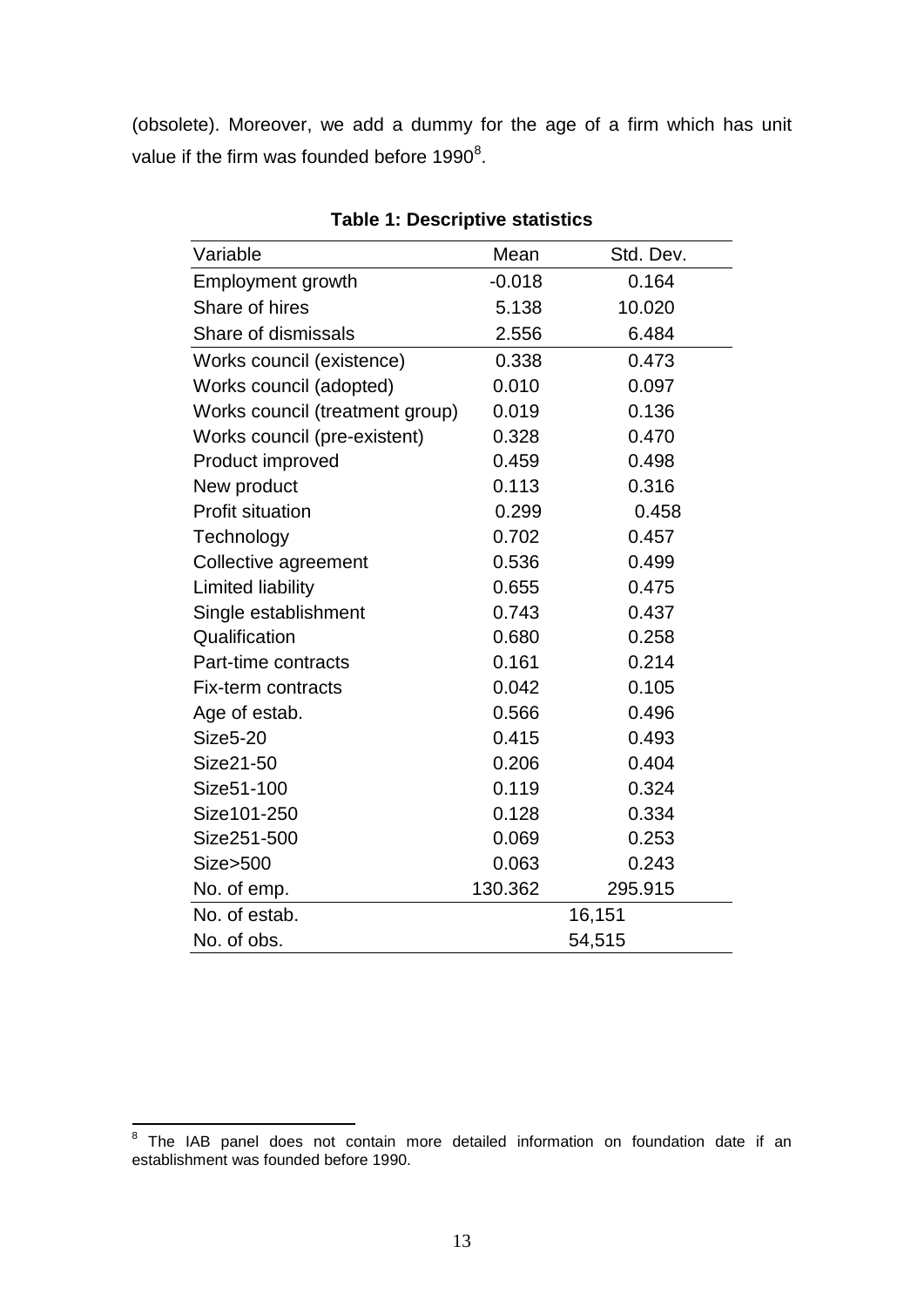Older firms may have structures that reduce labor turnover and may also be active in more stable markets. We also take account of the legal form of firms by a dummy variable, which has unit value if the firm in question is managed with limited liability. Limited liability could motivate the management to invest in more risky but highly profitable projects so that employment growth might increase. Moreover, we add a dummy variable that controls for the effect of being a single-plant company. We also add industry and time dummies to control for industry- and time-specific effects. Clearly differences between East and West Germany may exist. We therefore include dummies for the German Bundesländer, which are comparable to states in other countries. Table 1 displays the descriptive statistics of our data.

#### 4.3 Measuring the effect of works councils

In order to estimate the effect of works councils, we introduce in the first step a dummy variable for their existence. This is the common method that has been used in several studies. Of course, this method neither estimates the effect of the introduction of a works council nor does it account for potential endogeneity of the introduction of works councils. It simply shows the difference between firms which have a works council and firms without it. In the next step, in order to distinguish between potential heterogeneity among firms and the effect of works councils, we use a difference-in-differences (DiD) framework. This specification includes three dummies instead of one compared with the previous version. Hence, our estimation equation becomes

 ${\sf y}_{i,t+1}=\beta_0+\beta_1{\sf W}$ orks Council $_{i,t}^{\sf adopted}+\beta_2{\sf W}$ orks Council $_{i,t}^{\sf tree,ment}$ group  $+\beta_3{\sf W}$ orks Council $_{i,t}^{\sf pre-existent}$ 

$$
+\gamma_1 X_{i,t} + \gamma_2 T_{i,t} + \varepsilon_{i,t} \tag{3}
$$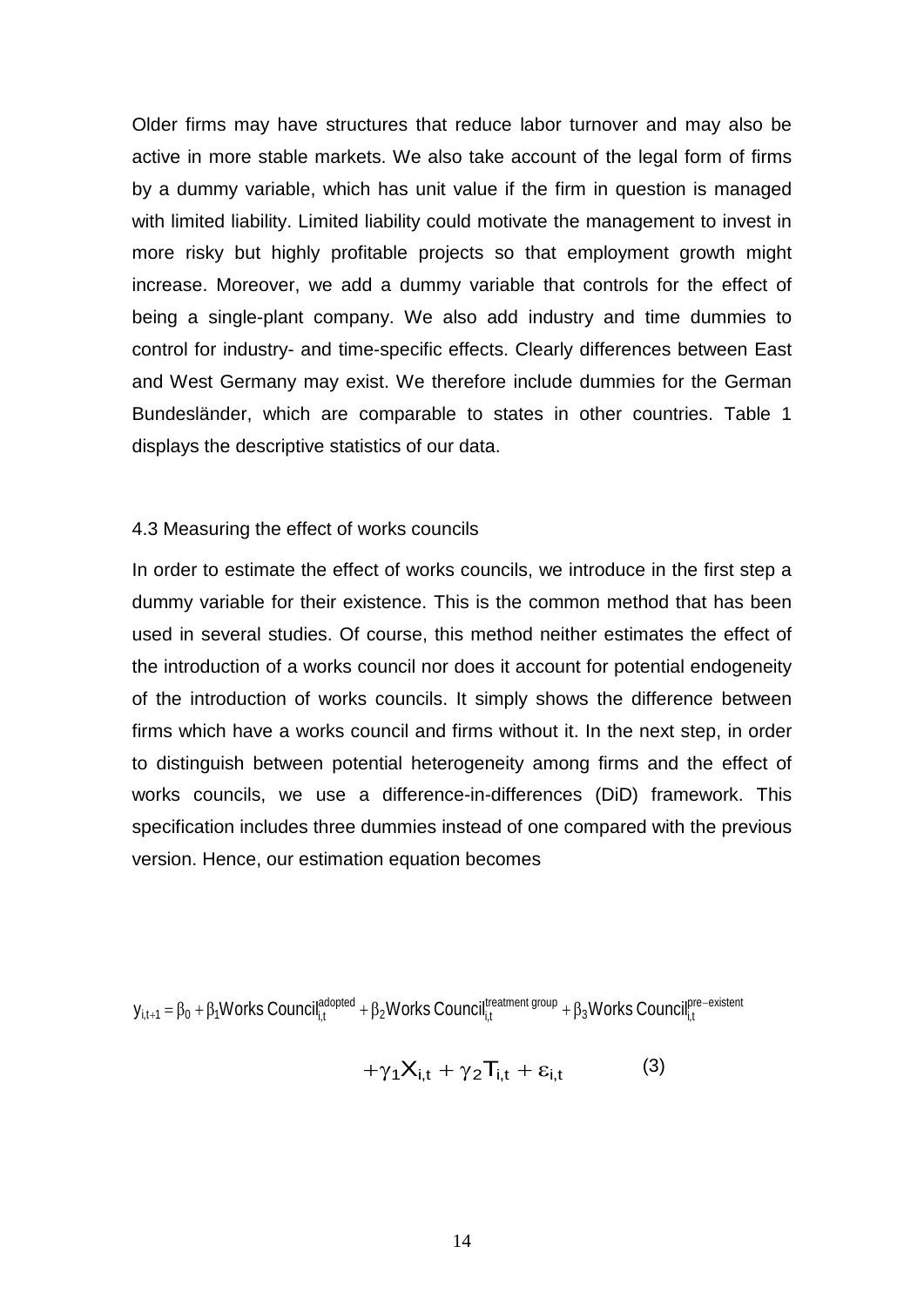The second works council dummy identifies the treatment group and has unit value in every year if an establishment introduces a works council during the observation period, irrespective of whether it is actually introduced or not. The purpose of this dummy is to characterize the heterogeneity between our treatment group and firms without works councils. The first works council dummy has unit value if the observed establishment is a member of the treatment group and a works council actually exists. This dummy variable identifies the effect of the introduction of a works council. Finally, a group of firms exists that have a works council during the whole observation period. We account for this group by inserting the third dummy, which has unit value if the firm has introduced a works council at some point in time before the first period that we observe. This variable captures the impact of pre-existent works councils and its coefficient can be interpreted as the sum of heterogeneity, introduction and long-run effect. Hence, ignoring this variable would underestimate the effects of treatment group and adoption. Altogether, we have three groups of firms: firms without a works council (our control group), firms that introduced a works council (the treatment group) and firms that have a works council during all periods that we observe. This approach enables us to estimate different employment policies of firms with and without works councils and to check whether observed differences are caused by the actual introduction of a works council or are due to the heterogeneous characteristics of the firm.

An assumption of the difference in differences estimator is that the timing of adoption is approximately random. This might be crucial because, as already mentioned above, the introduction of a works council could be a result of a change in the employee's expectation about economic prospects.

In the first place we have some doubts with respect to the expectation hypothesis. The only study that examines the influence of expectations on the introduction of a works council is Kraft and Lang (2008). They, however, do not find any influence of expectations regarding, sales growth, short-run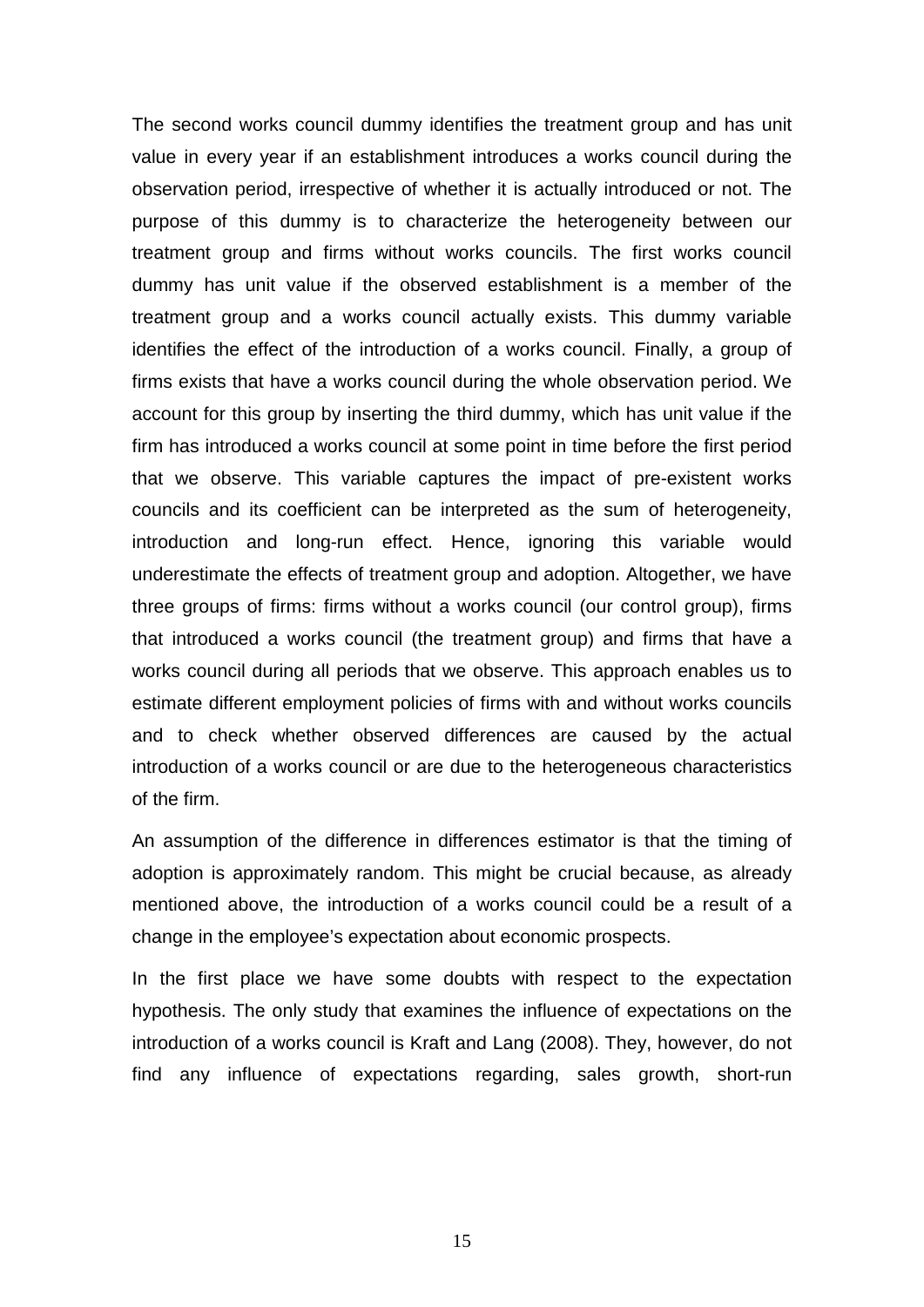employment growth, and long-run employment on the adoption of a works council<sup>[9](#page-14-0)</sup>.

However, even if changes in expectations are the reason for adoption, our approach still provides interesting results for the discussion about codetermined establishments. Firstly, we still identify the economic performance of an establishment before adoption. Hence, our approach still provides inference regarding the heterogeneity in employment growth between establishment which adopt a works council and establishments that do not<sup>[10](#page-17-0)</sup>. Secondly, we are able to identify how these establishments perform after adoption compared to other establishments, independent of the reason for adoption.

#### **5 Works councils and employment growth**

Table 2 shows the results of OLS estimates of employment growth. Standard errors are robust and clustered at establishment level. The first column contains the results of a regression, where we only control for the existence of a works council. In line with the results of Addison and Teixeira (2006) the existence of a works council reduces employment growth. Compared to establishments without works council, codetermined establishments have a 0.9 percentage points lower employment growth rate. Jirjahn (2008a) criticized that an inadequate modeling of firm size leads to biased estimates of effects of works councils on employment growth. Therefore, we use size dummies to measure size effects. Dummies have the advantage that they are able to detect nonlinearities as well as kinks in size effects. We also experimented with alternative measures of firm size<sup>[11](#page-17-1)</sup>. None of our results were affected. The

 $9$  We also estimated models that include short run expectations of sales growth as independent variables. Although this does not change our results, we abstain from reporting these results because of the likely endogeneity of employment growth and expected sales growth. Instead, we prefer to model changes in sales by our innovation variables.

<span id="page-17-0"></span> $10$  We could also estimate a model, where we include time dummies and firm dummies. However, we prefer the DiD approach without firm dummies because our main interest is the identification of the group effects. In particular we want to show the effects of an adoption of a works council by comparing the firms' performance before and after that event.

<span id="page-17-2"></span><span id="page-17-1"></span> $11$  That is, we used In(Employment), Employment and Employment<sup>2</sup> as well as solely Employment as a measurement of size.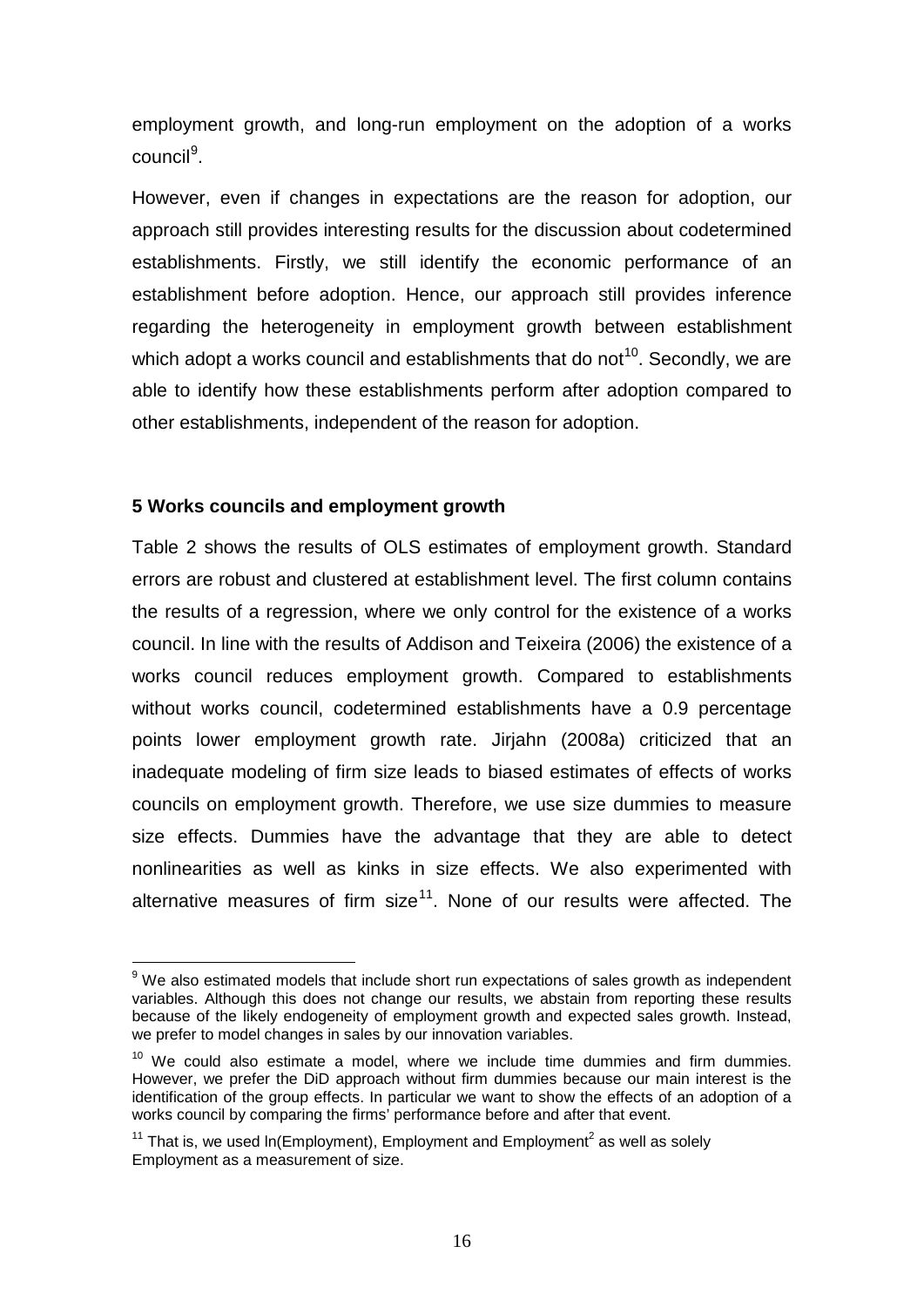coefficients of our size dummies indicate a negative relation between size and growth so that a size bias, as mentioned by Jirjahn (2008a), can be rejected.

The second column shows the results of the DiD approach. In this case firms which introduce a works council can be described by a specific pattern. These firms have a two percentage points higher employment growth rate before introduction. However, the introduction reduces employment growth by 2.8 percentage points so the initially higher rate disappears.

As already mentioned above, works councils obtain additional codetermination rights if an establishment has more than 20 employees. Hence, we repeat our estimates with a subsample that only contains establishments with more than 20 employees. The last two columns in table 2 show these results. The estimated coefficients in these columns are quite similar to the previous results.

In principle the sum of the effects of adoption and treatment group should be equal to the effect of pre-existing works councils, as the latter variable estimates both effects. A difference between both influences could also point to a difference between the short-run and the long-run effect. Backes-Gellner, Jirjahn and Mohrenweiser (2011) show that the influence of a works council increases over time, which they explain by a "learning effect". Hence, the longrun effect of a works council is stronger than the short-run impact, and this is probably reflected by the difference between the effect of pre-existing works councils and the sum of adoption and treatment group. In principle we could expand our DiD model by including lagged variables of adoption in order to identify development over time.

However, unfortunately, our sample does not allow us to estimate meaningful long-run effects due to the relatively short time horizon that we observe. On average, we observe an establishment 2.1 years before and 2.2 years after a works council has been adopted. In addition, Backes-Gellner, Jirjahn and Mohrenweiser (2011) show that the aforementioned "learning effect" implies a very slow increase in power. For example, in their dataset works councils have the strongest impact after 30 years of existence.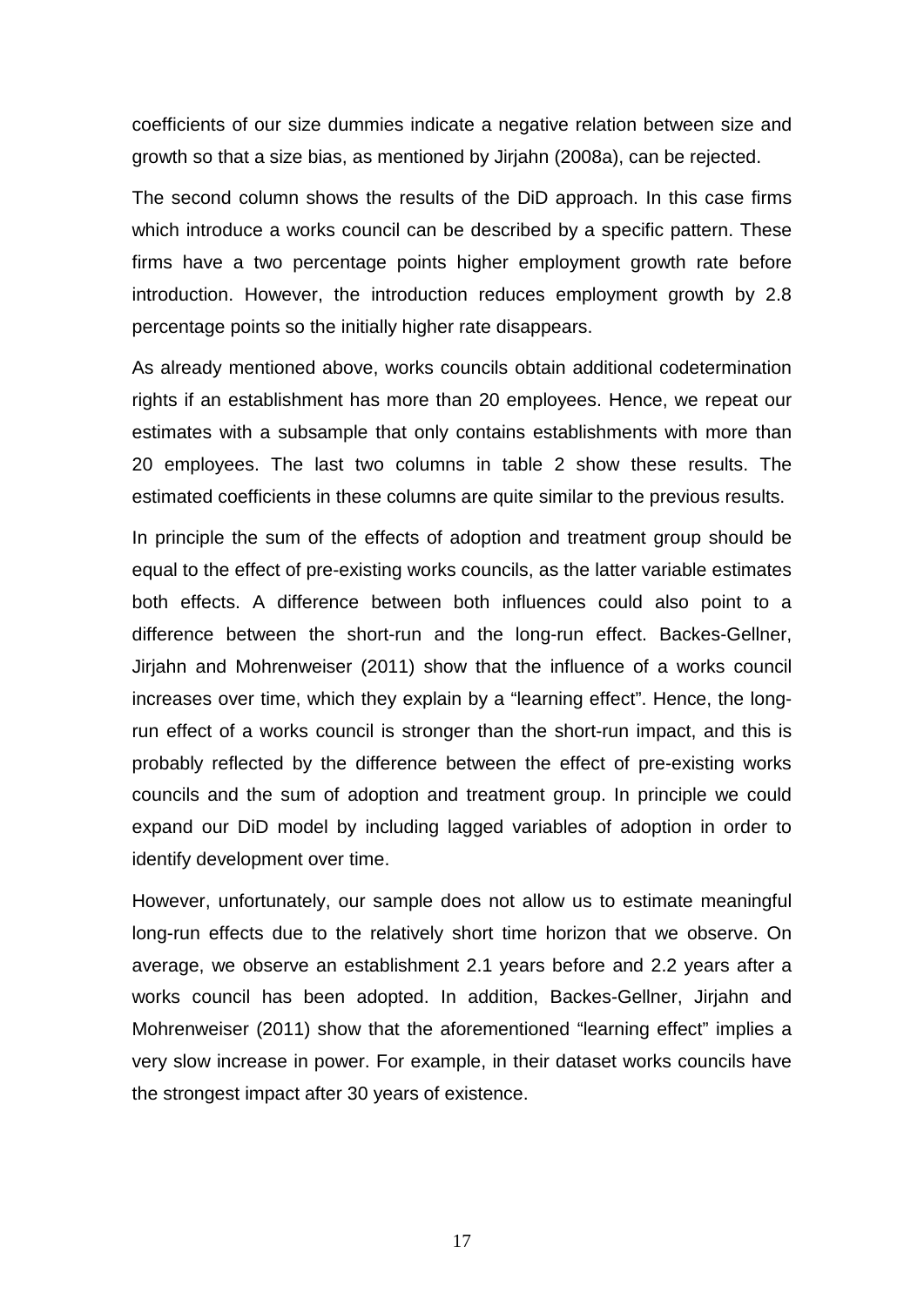|                      | <b>Pooled OLS</b> | <b>DiD OLS</b>   | <b>Pooled OLS</b>   | <b>DiD OLS</b>      |
|----------------------|-------------------|------------------|---------------------|---------------------|
| Estab. size          | N > 4             |                  | N > 20              |                     |
|                      | Coeff.            | Coeff.           | Coeff.              | Coeff.              |
| Variables            | (std. err.)       | (std. err.)      | (std. err.)         | (std. err.)         |
| Works council        | $-0.009***$       |                  | $-0.010***$         |                     |
| (existence)          | (0.002)           |                  | (0.002)             |                     |
| Works council        |                   | $-0.028***$      |                     | $-0.025**$          |
| (adopted)            |                   | (0.010)          |                     | (0.010)             |
| Works council        |                   | $0.020***$       |                     | $0.020**$           |
| (treatment group)    |                   | (0.008)          |                     | (0.009)             |
| Works council        |                   | $-0.008***$      |                     | $-0.009***$         |
| (pre-existent)       |                   | (0.002)          |                     | (0.002)             |
|                      | $0.015***$        | $0.015***$       | $0.013***$          | $0.013**$           |
| Product improved     | (0.002)           | (0.002)          | (0.002)             | (0.002)             |
|                      | $0.007***$        | $0.008***$       | $0.008***$          | $0.008**$           |
| New product          | (0.002)           | (0.002)          | (0.002)             | (0.002)             |
|                      | $-0.059***$       | $-0.059***$      | $-0.054***$         | $-0.054***$         |
| Profit situation     | (0.002)           | (0.002)          | (0.002)             | (0.002)             |
|                      | $0.010***$        | $0.010***$       | $0.010***$          | $0.010**$           |
| Technology           | (0.002)           | (0.002)          | (0.002)             | (0.002)             |
|                      | $-0.001$          | $-0.001$         | $-0.003**$          | $-0.003$            |
| Collective agreement | (0.002)           | (0.002)          | (0.002)             | (0.002)             |
|                      | $0.010***$        | $0.010***$       | $0.006***$          | 0.006               |
| Limited liability    | (0.002)           | (0.002)          | (0.002)             | (0.002)             |
|                      | $0.004**$         | $0.005***$       | $0.006***$          | 0.006               |
| Single establishment | (0.002)           | (0.002)          | (0.002)             | (0.002)             |
|                      | $0.009***$        | $0.009**$        | 0.007               | 0.007               |
| Qualification        | (0.003)           | (0.003)          | (0.004)             | (0.004)             |
|                      | $-0.000$          | $-0.000$         | 0.000               | 0.000               |
| Part-time contracts  | (0.004)           | (0.004)          | (0.006)             | (0.006)             |
|                      | $-0.004$          | $-0.004$         | $-0.011$            | $-0.011$            |
| Fix-term contracts   | (0.010)           | (0.010)          | (0.013)             | (0.013)             |
|                      | $-0.008***$       | $-0.008***$      | $-0.010***$         | $-0.010***$         |
| Age of estab.        | (0.002)           | (0.002)          | (0.002)             | (0.002)             |
| Size21-50            | $0.008**$         | $0.008***$       | Ref.                | Ref.                |
|                      | (0.002)           | (0.002)          |                     |                     |
| Size51-100           | $0.010**$         | $0.010***$       | 0.003               | 0.003               |
|                      | (0.003)           | (0.003)          | (0.002)             | (0.002)             |
| Size101-250          | 0.003<br>(0.003)  | 0.003<br>(0.003) | $-0.002$<br>(0.003) | $-0.002$<br>(0.003) |
|                      | 0.001             | 0.001            | $-0.003$            | $-0.003$            |
| Size251-500          | (0.003)           | (0.003)          | (0.003)             | (0.003)             |
|                      | $-0.008**$        | $-0.008***$      | $-0.011***$         | $-0.011***$         |
| Size>500             | (0.003)           | (0.003)          | (0.003)             | (0.003)             |
| No. of obs.          | 54,515            |                  | 31,918              |                     |
| R-squared            | 0.06              | 0.06             | 0.07                | 0.07                |

## **Table 2: OLS with employment growth as dep. variable**

Notes: \*\*\*/\*\*/\* indicates statistical significance at the 1%, 5% and 10% level. State, time and industry dummies are included but not reported. Standard errors in parentheses.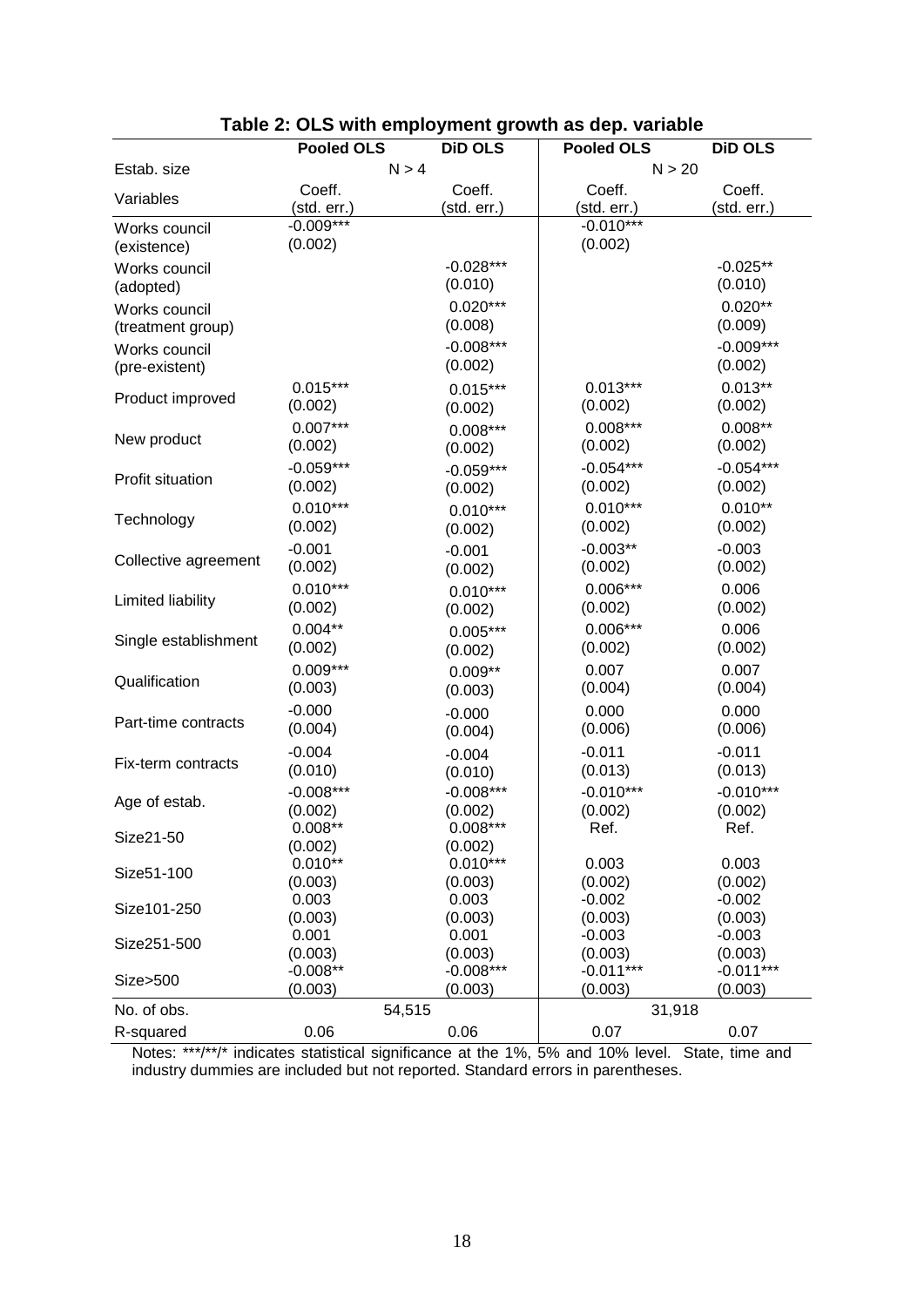The coefficients of adoption and treatment group on the one hand and preexisting works councils on the other hand are statistically insignificant from zero at common levels of significance<sup>[12](#page-17-2)</sup>. This result leads to two different conclusions. At first, we find no learning effect because the sum of adoption effect and treatment group effect does not differ from the estimated effect of pre-existing works councils. Secondly, our results cast some doubt on the employment security hypothesis after a temporal shock. If an expected negative shock in demand leads to the introduction of a works council and the sum of the effect of adoption and treatment group does not differ from the effect of preexistent works councils, this implies that the firms introducing works councils never recover from the initial negative shock. This may be the case for some firms, but is rather unlikely for the average of our sample. Hence, these results are more plausibly explained by the neoclassical theory, where the management adjusts employment growth as a reaction to a new situation with higher labor (adjustment) costs.

Nor do the results support the participation theory, as the companies which introduce works councils do much worse than before.

#### **6 What explains changes in employment growth?**

In a last step, we try to find the link between changes in employment growth and the employer's decisions on hires and dismissals following the introduction of a works council. In doing so, we estimate the impact of the introduction of a works council within our DiD framework as explained above.

Of course, many firms do not hire or dismiss any employees at all during a period, i.e. a large share of our dependent variables is zero. Therefore, we apply a heteroscedasticity adjusted Tobit Model to take account of this censored data structure. For this purpose, we replace the variance  $\sigma^2$  in the log likelihood function by the expression  $\sigma_i^2 = \sigma^2 [\exp(w_i \nabla \alpha)]^2$ , where  $\alpha$  denotes

<span id="page-20-0"></span><sup>&</sup>lt;sup>12</sup> The p-values of the H<sub>0</sub>:  $\beta_{adopted} + \beta_{treatment\ group} = \beta_{pre-existent}$  are  $p_1 = 0.930$  in the first and  $p_2$  = 0.604 in the second sample.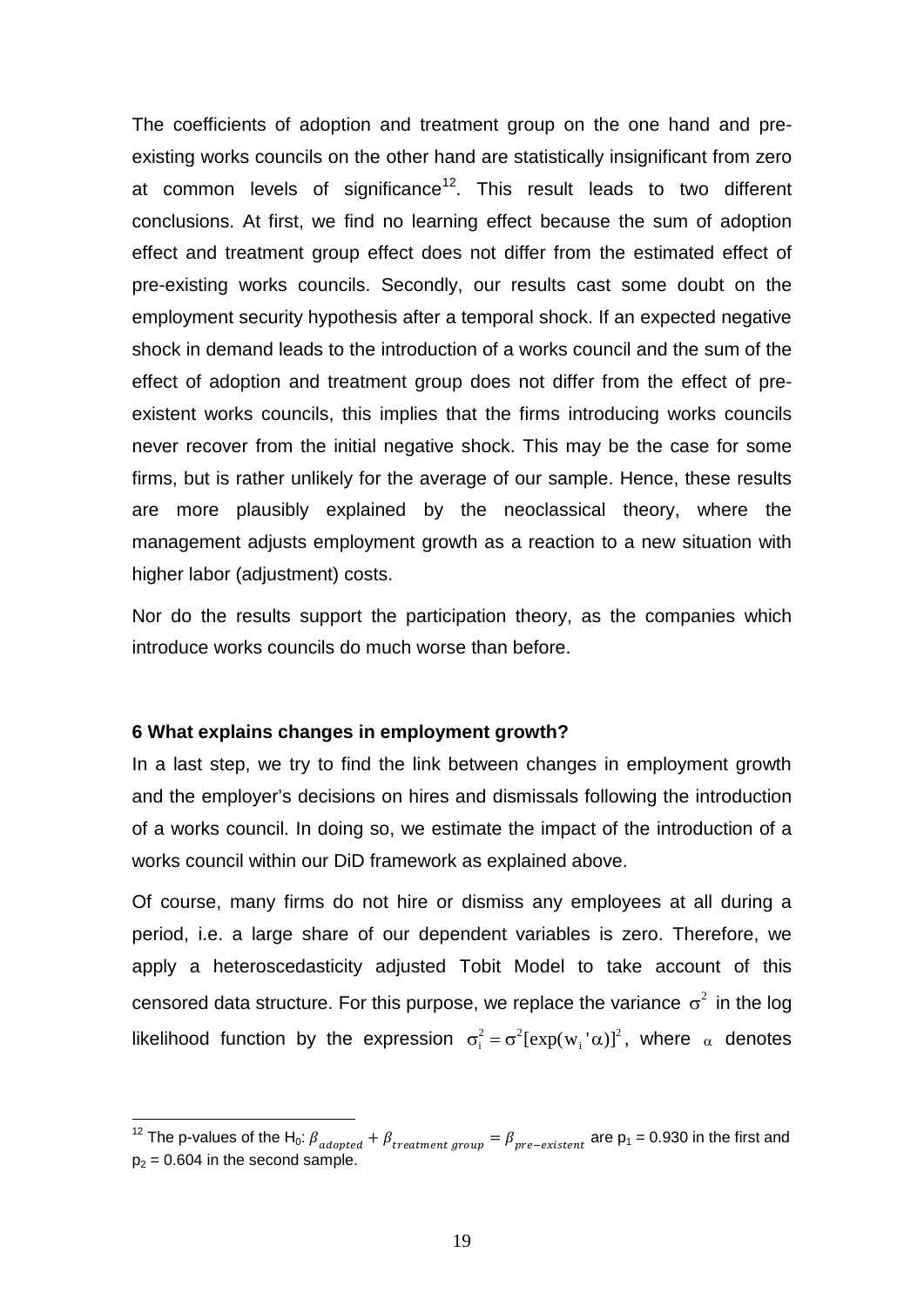estimated parameters of the heteroscedasticity term and  $w_i$ ' is a vector of several size and industry dummies<sup>13</sup>.

|                                   | <b>Pooled</b>     | <b>DiD</b>        | <b>Pooled</b>     | <b>DiD</b>        |
|-----------------------------------|-------------------|-------------------|-------------------|-------------------|
|                                   | <b>Het. Tobit</b> | <b>Het. Tobit</b> | <b>Het. Tobit</b> | <b>Het. Tobit</b> |
| Estab. Size                       | N > 4             |                   | N > 20            |                   |
| Variables                         | Coeff.            | Coeff.            | Coeff.            | Coeff.            |
|                                   | (std. err.)       | (std. err.)       | (std. err.)       | (std. err.)       |
| Works council                     | $-2.180***$       |                   | $-2.041***$       |                   |
| (existence)                       | (0.211)           |                   | (0.206)           |                   |
| Works council                     |                   | $-1.743**$        |                   | $-1.605**$        |
| (adopted)                         |                   | (0.761)           |                   | (0.745)           |
| Works council                     |                   | $-0.359$          |                   | $-0.415$          |
| (treatment group)                 |                   | (0.720)           |                   | (0.708)           |
| Works council                     |                   | $-2.203***$       |                   | $-2.060***$       |
| (pre-existent)                    |                   | (0.219)           |                   | (0.213)           |
| Product improved                  | $0.582***$        | $0.582***$        | $0.451***$        | $0.450***$        |
|                                   | (0.122)           | (0.122)           | (0.121)           | (0.121)           |
| New product                       | $0.578***$        | $0.580***$        | $0.523***$        | $0.523***$        |
|                                   | (0.121)           | (0.121)           | (0.120)           | (0.120)           |
| Profit situation                  | $-1.277***$       | $-1.276***$       | $-1.138***$       | $-1.136***$       |
|                                   | (0.104)           | (0.104)           | (0.101)           | (0.101)           |
| Technology                        | 0.098<br>(0.106)  | 0.096<br>(0.106)  | 0.104<br>(0.104)  | 0.102<br>(0.104)  |
|                                   | $-1.388***$       | $-1.384***$       | $-1.411***$       | $-1.409***$       |
| Collective agreement              | (0.149)           | (0.149)           | (0.151)           | (0.151)           |
|                                   | $0.821***$        | $0.823***$        | $0.613***$        | $0.615***$        |
| Limited liability                 | (0.162)           | (0.161)           | (0.162)           | (0.162)           |
|                                   | 0.130             | 0.129             | $0.176*$          | $0.175*$          |
| Single establishment              | (0.099)           | (0.099)           | (0.097)           | (0.097)           |
|                                   | $-0.798***$       | $-0.797***$       | $-0.711**$        | $-0.710**$        |
| Qualification                     | (0.288)           | (0.287)           | (0.289)           | (0.289)           |
|                                   | 1.056*            | $1.054*$          | 0.838             | 0.835             |
| Part-time contracts               | (0.616)           | (0.615)           | (0.663)           | (0.663)           |
| Fix-term contracts                | 23.324***         | 23.327***         | 21.455***         | 21.461***         |
|                                   | (1.509)           | (1.505)           | (1.541)           | (1.537)           |
| Age of estab.                     | $-1.457***$       | $-1.457***$       | $-1.189***$       | $-1.190***$       |
|                                   | (0.149)           | (0.149)           | (0.148)           | (0.148)           |
| No. of obs.                       |                   | 54,515            | 31,918            |                   |
| Chi <sup>2</sup> -Value [LR-Test] | 18,437.49         | 18,434.45         | 10,136.72         | 10,132.96         |
| (p-value)                         | (0.000)           | (0.000)           | (0.000)           | (0.000)           |

Notes: \*\*\*/\*\*/\* indicates statistical significance at the 1%, 5% and 10% level. Time, industry, size and state dummies are included but not reported. Standard errors in parentheses.

<span id="page-21-0"></span><sup>13</sup> See, for example, Greene (2008) for a detailed discussion on heteroscedasticity in Tobit Models and methods to estimate unbiased coefficients.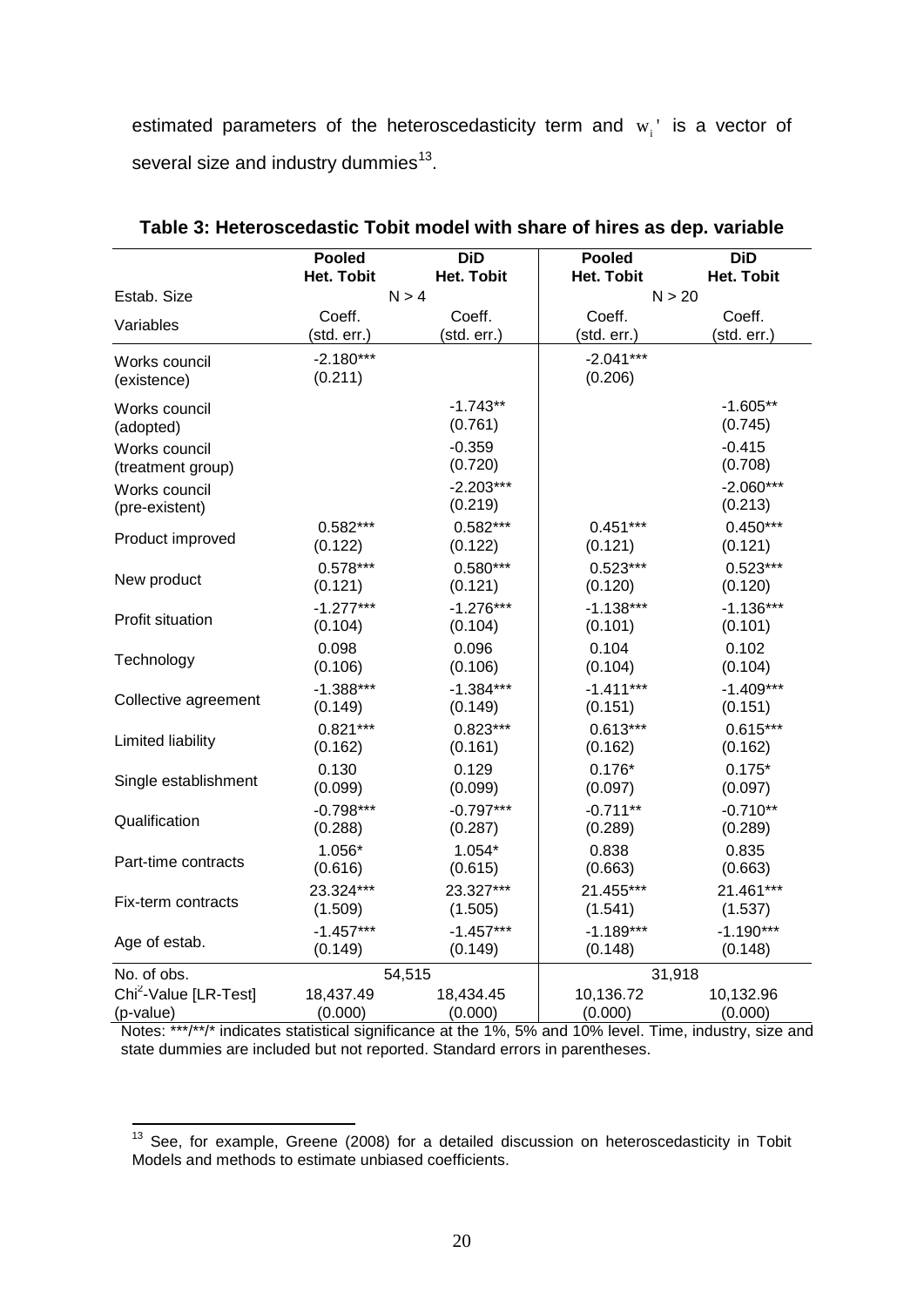Table 3 shows the estimated results of determinants of hires. The last row contains  $\chi^2$ - and p-values of LR tests on heteroscedasticity. These tests always reject the assumption of homoscedasticity and therefore the heteroscedasticity model is the relevant one. As the magnitude of coefficients of a Tobit Model cannot directly been interpreted, we also estimate semielasticities in order to identify the proportional effect of works councils. These semi-elasticities are shown in table 4.

|                                    | <b>Pooled</b><br>Het. Tobit   | <b>DiD</b><br>Het. Tobit      | <b>Pooled</b><br>Het. Tobit   | <b>DiD</b><br>Het. Tobit      |
|------------------------------------|-------------------------------|-------------------------------|-------------------------------|-------------------------------|
| Estab, Size                        |                               | N > 4                         |                               | N > 20                        |
| Variables                          | Semielasticity<br>(std. err.) | Semielasticity<br>(std. err.) | Semielasticity<br>(std. err.) | Semielasticity<br>(std. err.) |
| Works council<br>(existence)       | $-0.237***$<br>(0.023)        |                               | $-0.293***$<br>(0.029)        |                               |
| Works council<br>(adopted)         |                               | $-0.189**$<br>(0.083)         |                               | $-0.231**$<br>(0.107)         |
| Works council<br>(treatment group) |                               | $-0.039$<br>(0.078)           |                               | $-0.060$<br>(0.102)           |
| Works council<br>(pre-existent)    |                               | $-0.239***$<br>(0.023)        |                               | $-0.296***$<br>(0.030)        |

#### **Table 4: Semi-elasticities of share of hires**

Notes: \*\*\*/\*\*/\* indicates statistical significance at the 1%, 5% and 10% level. Standard errors in parentheses are calculated by the delta method.

The conventional approach leads to the by now well-known result: firms with works councils hire fewer employees. We find a semi-elasticity of -0.237 in this approach<sup>[14](#page-21-0)</sup>. Clearly, this effect is dominated by establishments with experienced works councils and does not identify introduction effects. The DiD approach, however, shows that the actual introduction of a works council reduces hires. The semi-elasticity of the adoption effect is -0.189 and is still significant at 5%-level. Hence, the introduction of a works council reduces the

<span id="page-22-0"></span> $14$  Here and throughout we evaluate average semi-elasticities of our works council dummies given that the dependent variable is positive. Semi-elasticities are defined as  $E(ln(y)|d=1)$ - $E(ln(y)|d=0)$ .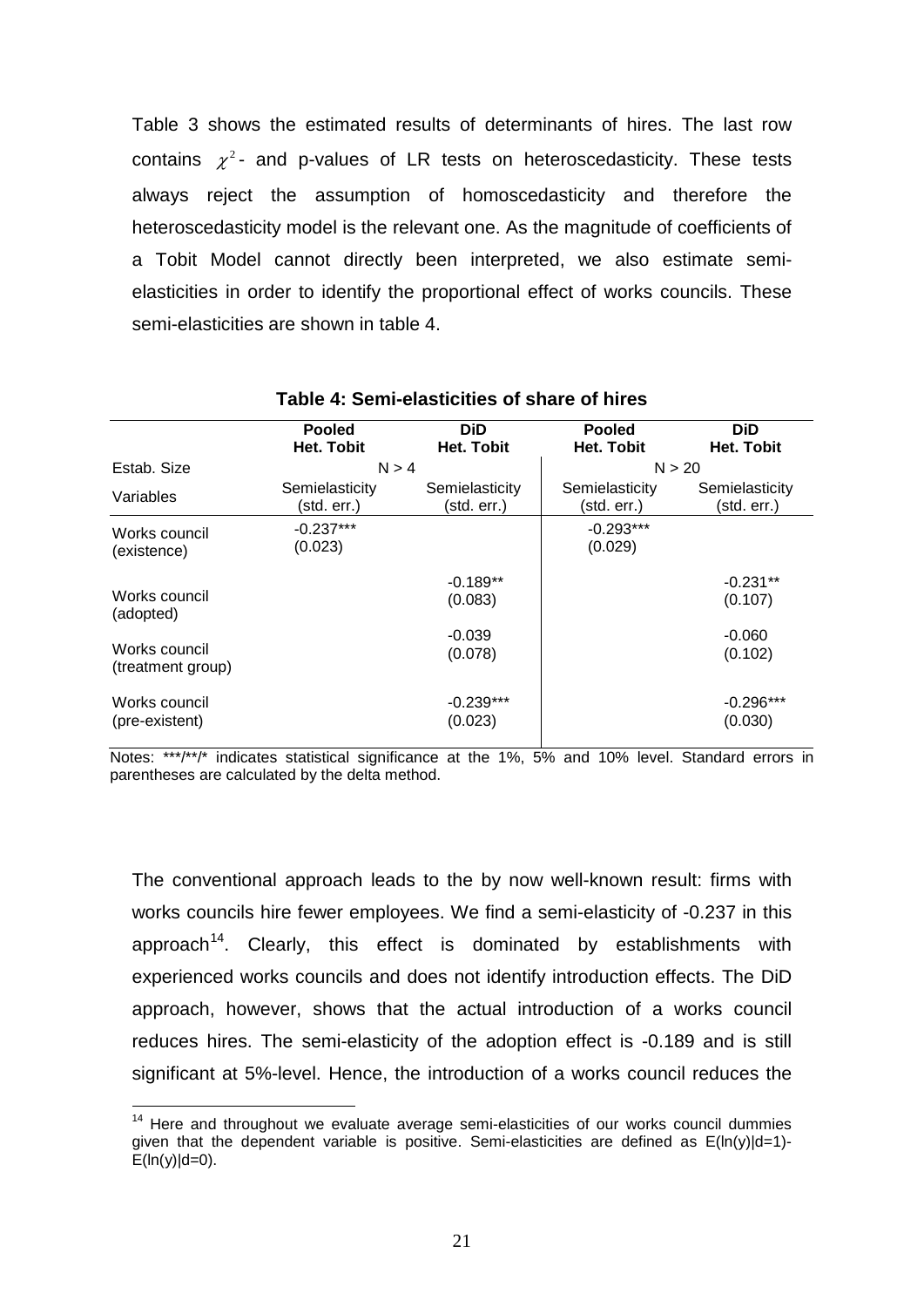share of hires by 18.9% in the large sample (Employment > 4) and we also find a reduction of 23.0% in the small sample (Employment > 20). Using the DiD approach, we also find no significant differences in hires between treatment group establishments before introduction and establishments which do not adopt a works council. That is, we find no heterogeneity in hires between firms that will introduce a works council in later periods and firms that never adopt a works council. Additionally, the null hypothesis that the summarized effect of adoption and treatment group equals the influence of pre-existent works councils cannot be rejected<sup>[15](#page-22-0)</sup>. Hence, the short-run impact of works councils on hires is quite similar to the long run effect.

Table 5 illustrates the results of the estimations on dismissals. The LR Test again rejects the hypothesis of homoscedasticity. Furthermore, table 6 contains the corresponding semi-elasticities. The estimates of pooled Tobit show a reduced share of dismissals in firms with works councils. However, using the DiD approach, it turns out that the introduction of a works council does not affect dismissals. In this case, firms which introduce a works council during the sample period generally have lower dismissal rates before adoption. Now, the impact treatment group variable explains the difference between firms with and without works councils. The estimated average semi-elasticities of dismissals are -0.217 in the large and -0.254 in the small sample. That is, shares of dismissals in firms which introduce a works council are 21.7% and 25.4% lower than dismissal rates in firms without works councils. Both average marginal effects are also significantly different from zero at 5%-level.

<span id="page-23-0"></span> $15$  The p-values of this test are 0.882 in the large and 0.948 in the small sample.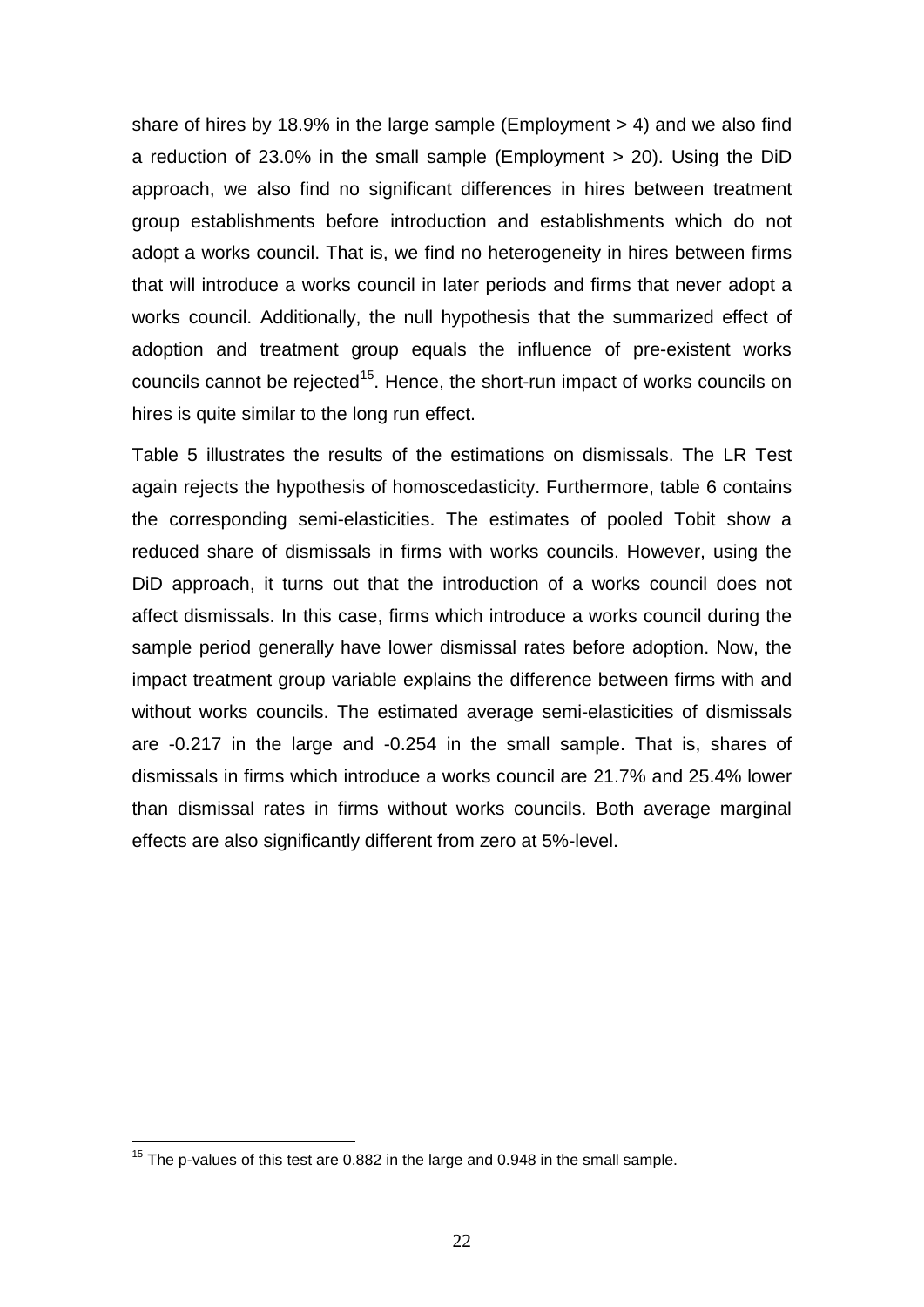|                                                | <b>Pooled</b>        | <b>DiD</b>           | <b>Pooled</b>       | <b>DiD</b>          |
|------------------------------------------------|----------------------|----------------------|---------------------|---------------------|
|                                                | <b>Het. Tobit</b>    | <b>Het. Tobit</b>    | <b>Het. Tobit</b>   | <b>Het. Tobit</b>   |
| Estab. Size                                    | N > 4                | N > 4                | N > 20              | N > 20              |
| Variables                                      | Coeff.               | Coeff.               | Coeff.              | Coeff.              |
|                                                | (std. err.)          | (std. err.)          | (std. err.)         | (std. err.)         |
| Works council                                  | $-0.932***$          |                      | $-0.786***$         |                     |
| (existence)                                    | (0.167)              |                      | (0.163)             |                     |
| Works council                                  |                      | $-0.357$             |                     | $-0.455$            |
| (adopted)                                      |                      | (0.575)              |                     | (0.548)             |
| Works council                                  |                      | $-1.487***$          |                     | $-1.258**$          |
| (treatment group)                              |                      | (0.576)              |                     | (0.568)             |
| Works council                                  |                      | $-0.973***$          |                     | $-0.817***$         |
| (pre-existent)                                 |                      | (0.173)              |                     | (0.169)             |
| Product improved                               | $-0.121$             | $-0.128$             | $-0.145$            | $-0.153$            |
|                                                | (0.100)              | (0.100)              | (0.098)             | (0.099)             |
| New product                                    | $-0.027$<br>(0.094)  | 0.029<br>(0.094)     | 0.021<br>(0.093)    | 0.023<br>(0.093)    |
|                                                | $1.447***$           | 1.453                | 1.296***            | $1.301***$          |
| Profit situation                               | (0.101)              | (0.101)              | (0.094)             | (0.094)             |
|                                                | $-0.593***$          | $-0.595***$          | $-0.544***$         | $-0.545***$         |
| Technology                                     | (0.097)              | (0.097)              | (0.094)             | (0.094)             |
|                                                | $-0.298***$          | $-0.307***$          | $-0.362***$         | $-0.374***$         |
| Collective agreement                           | (0.112)              | (0.111)              | (0.110)             | (0.110)             |
|                                                | $0.335***$           | $0.340***$           | $0.247**$           | $0.252**$           |
| Limited liability                              | (0.125)              | (0.125)              | (0.122)             | (0.121)             |
|                                                | $-0.093$             | $-0.098$             | $-0.098$            | $-0.102$            |
| Single establishment                           | (0.078)              | (0.078)              | (0.076)             | (0.076)             |
| Qualification                                  | $-1.407***$          | $-1.413***$          | $-1.245***$         | $-1.254***$         |
|                                                | (0.219)              | (0.219)              | (0.216)             | (0.216)             |
| Part-time contracts                            | 0.109                | 0.080                | 0.232               | 0.199               |
|                                                | (0.431)              | (0.430)              | (0.429)             | (0.426)             |
| Fix-term contracts                             | 14.352***            | 14.433***            | 12.958***           | 13.046***           |
|                                                | (0.431)              | (1.311)              | (1.246)             | (1.232)             |
| Age of estab.                                  | $-0.341***$          | $-0.350***$          | $-0.213**$          | $-0.222**$          |
|                                                | (0.111)              | (0.111)              | (0.109)             | (0.109)             |
| No. of obs.                                    |                      | 54,515               | 31,918              |                     |
| Chi <sup>2</sup> -Value [LR-Test]<br>(p-value) | 17,741.49<br>(0.000) | 17,747.69<br>(0.000) | 8,872.28<br>(0.000) | 8,876.78<br>(0.000) |

## **Table 5: Heteroscedastic Tobit model with share of dismissals as dep.**

**variable**

Notes: \*\*\*/\*\*/\* indicates statistical significance at the 1%, 5% and 10% level. Time, industry, size and state dummies are included but not reported. Standard errors in parentheses.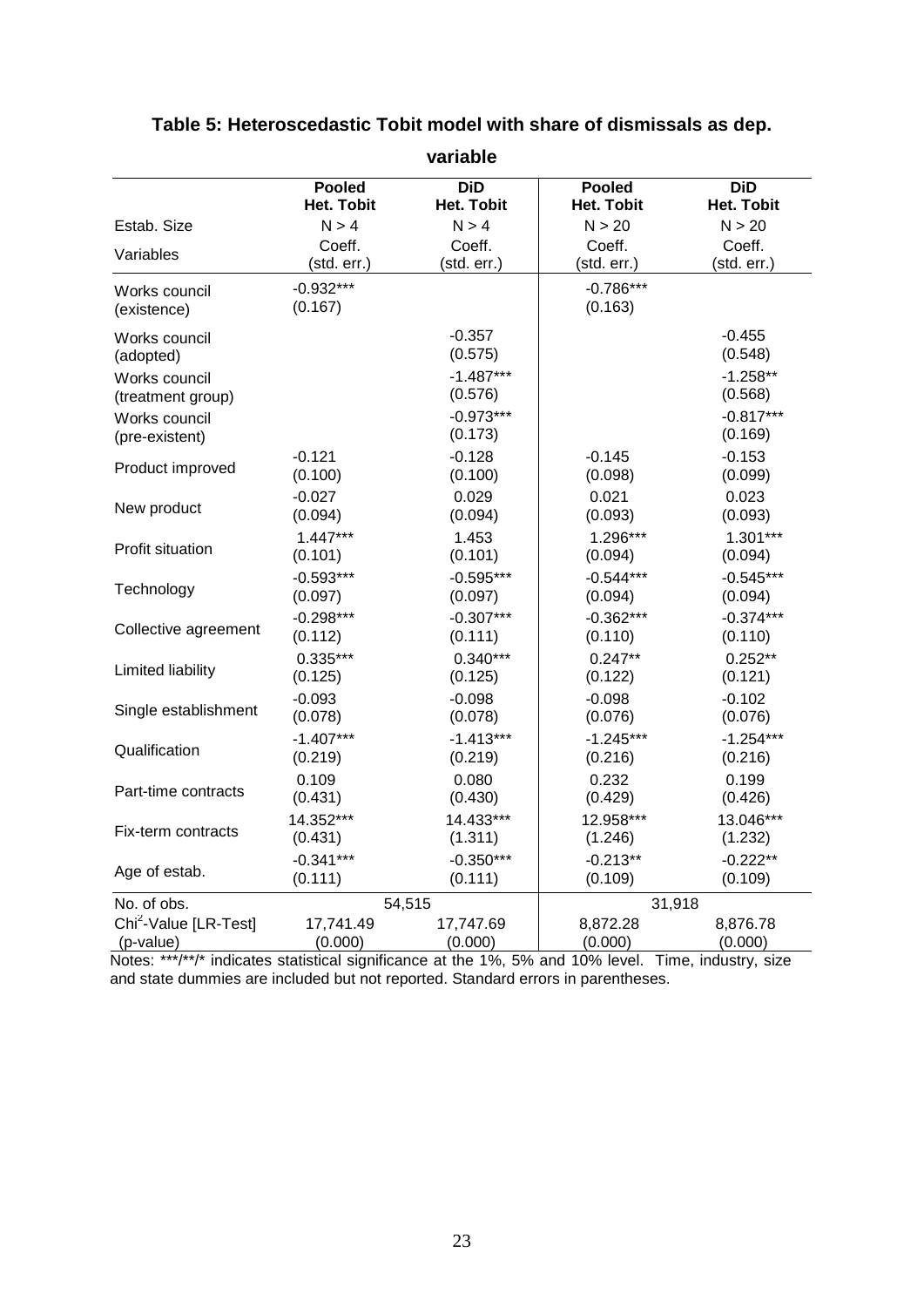|                                    | <b>Pooled</b>                 | <b>DiD</b>                    | <b>Pooled</b>                 | <b>DiD</b>                    |  |
|------------------------------------|-------------------------------|-------------------------------|-------------------------------|-------------------------------|--|
|                                    | Het. Tobit                    | Het. Tobit                    | Het. Tobit                    | Het. Tobit                    |  |
| Estab, Size                        |                               | N > 4                         |                               | N > 20                        |  |
| Variables                          | Semielasticity<br>(std. err.) | Semielasticity<br>(std. err.) | Semielasticity<br>(std. err.) | Semielasticity<br>(std. err.) |  |
| Works council<br>(existence)       | $-0.138***$<br>(0.024)        |                               | $-0.159***$<br>(0.032)        |                               |  |
| Works council<br>(adopted)         |                               | $-0.052$<br>(0.084)           |                               | $-0.092$<br>(0.111)           |  |
| Works council<br>(treatment group) |                               | $-0.217***$<br>(0.084)        |                               | $-0.254**$<br>(0.114)         |  |
| Works council<br>(pre-existent)    |                               | $-0.142***$<br>(0.025)        |                               | $0.165***$<br>(0.034)         |  |

#### **Table 6: Semi-elasticities of share of dismissals**

Notes: \*\*\*/\*\*/\* indicates statistical significance at the 1%, 5% and 10% level. Standard errors in parentheses are calculated by the delta method.

Based on the DiD estimation we conclude: before adoption, firms do not differ with regard to the hiring rate but have a lower dismissal rate compared with establishments without works councils. The introduction itself does not change dismissals but has a negative impact on hiring behavior<sup>16</sup>. To sum up, the impact of works councils takes place by affecting hires and not, as perhaps expected, by reducing dismissals. How can our findings be explained? In our view, these results are in accordance with two rival explanations, but one of the two is more likely. Of course, a works council has the legal power to inhibit hires, but apparently they oppose hires rather rarely in practice. More plausible is an intervention if dismissals are planned. Generally, works councils are able to increase dismissal costs by claiming high redundancy payments or simply by avoiding or at least delaying dismissals. One possible explanation for the observed effect on hires is the anticipation of increased dismissal costs if a works council exists and the termination of contracts is economically necessary.

 $16$  It could be argued that a part of the reduction in hires is a result of lower quit rates. If works councils were to reduce quits, the management would diminish hires because the number of vacancies is reduced. However, our results regarding employment growth point out that the hiring effect has to overcompensate a potential quit effect. Otherwise, a reduction in employment growth should not be observed.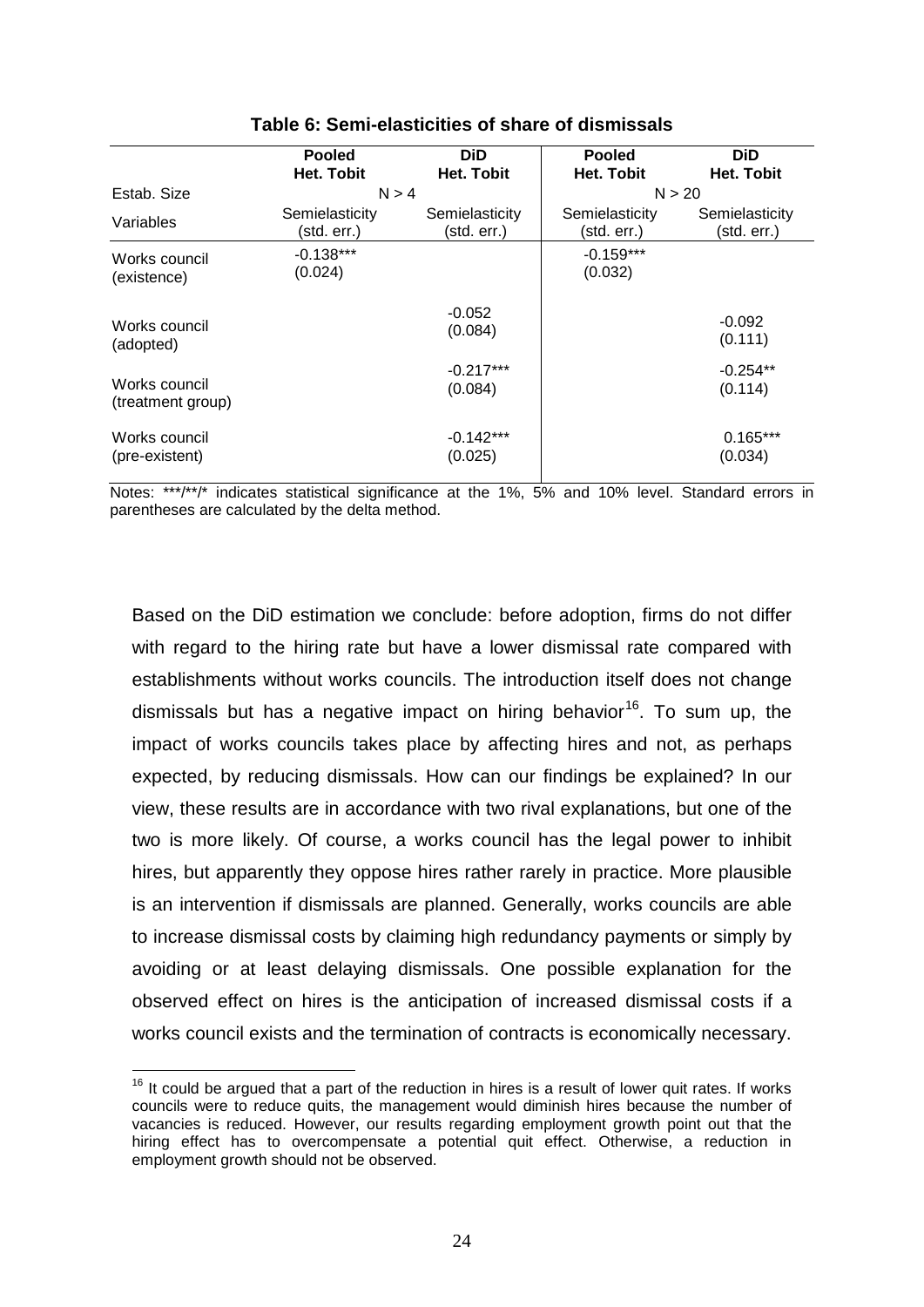The co-determination rights of works councils might lead employers to reduce hiring rates because of the extended dismissal protection rights and a shift of bargaining power to the employees. This explanation is also consistent with the insider-outsider theory. Insiders raise dismissal costs by introducing works councils. Hence, employers react to the existence of works councils by not filling vacancies.

However, we already discussed the alternative possibility that the workforce introduces a works council if it is worried about the economic perspectives of the firm. If these concerns become true, fewer hires will take place in the next period. The similar magnitude of the short- and long-run effect of a works council casts doubt on the relevance of this theory. The employment security models would only be valid if the shock leading to the introduction of a works council continues for all periods we observe.

The results do not, however, support the hypothesis of participation theory that efficiency is improved by the introduction of a works council. We estimate lower employment growth after the adoption of a works council, which is inconsistent with improvements to efficiency, at least if labor costs do not rise more than productivity.

### **7 Conclusion**

We show that differences between firms with and without works councils regarding their employment growth, hiring and dismissal behavior are not only caused by the existence of works councils. In general, firms with works councils hire and dismiss less and also have a lower employment growth than firms without works councils. Taking account of the potential heterogeneity of firms and estimating the effect of an introduction of works councils by a difference-indifferences approach, we show that the adoption of a works council is associated with fewer hires. However, works councils do not affect the share of dismissals. Consistently, we also find a reduced employment growth after introduction.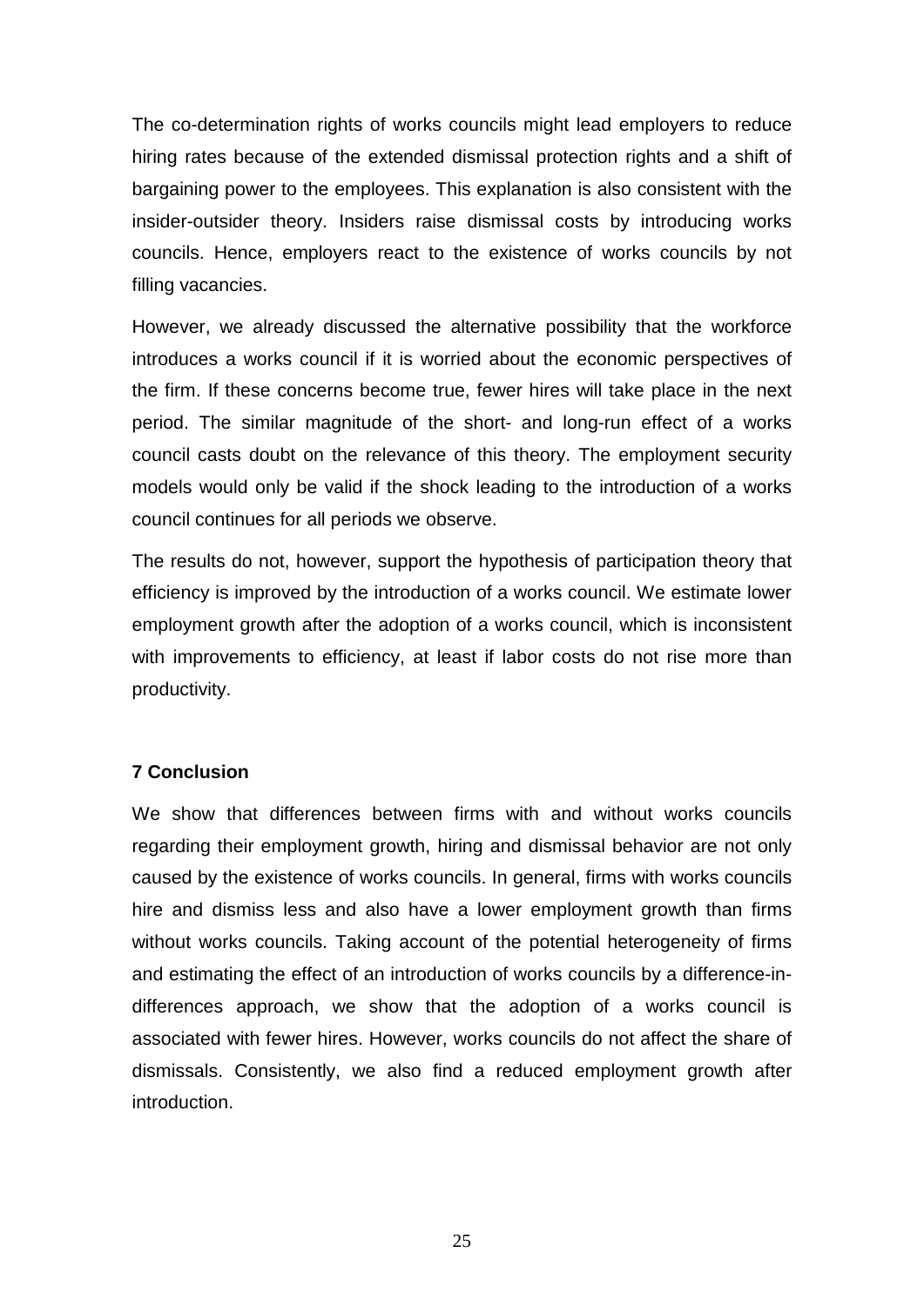We discuss three possible explanations for the reported empirical results. The neoclassical view with its variants insider maximization and rent seeking, employment security modeling and participation theory are relevant with respect to the analysis of the effects of works councils. In our view, the neoclassical approach explains the observed results more convincingly than the other theories. However, although we use a vast dataset with more than 50,000 observations, the fact is that even more information is needed. Consideration of the introduction of works councils and the lags of these values would unfortunately greatly reduce the number of usable observations with positive values for the introduction of works councils in former years. However such variables are needed to infer the long-run effects of newly adopted works councils.

#### **References**

Addison, John T., Lutz Bellmann, Claus Schnabel, and Joachim Wagner. 2002. The Long Awaited Reform of the German Works Constitution Act. IZA Discussion Paper No. 422, Institute for the Study of Labor, Bonn.

Addison, John T., Claus Schnabel, and Joachim Wagner. 2001. Works councils in Germany: their effects on establishment performance. *Oxford Economic Papers* 53:659-694.

Addison, John T., Claus Schnabel, and Joachim Wagner. 2004. The Course of Research into the Economic Consequences of German Works Councils. *British Journal of Industrial Relations* 42:255-281.

Addison, John T., and Paulino Teixeira. 2006. The Effect of Works Councils on Employment Change*. Industrial Relations* 45: 1-25.

Addison, John T., Paulino Teixeira, and Thorsten Zwick 2010. Works Councils and the Anatomy of Wages, *Industrial and Labor Relations Review* 63: 250-274.

Backes-Gellner, Uschi, Bernd Frick, and Dieter Sadowski. 1997. Codetermination and personnel policies of German firms: The influence of works councils on turnover and further training. *International Journal of Human Resource Management* 8:328-347.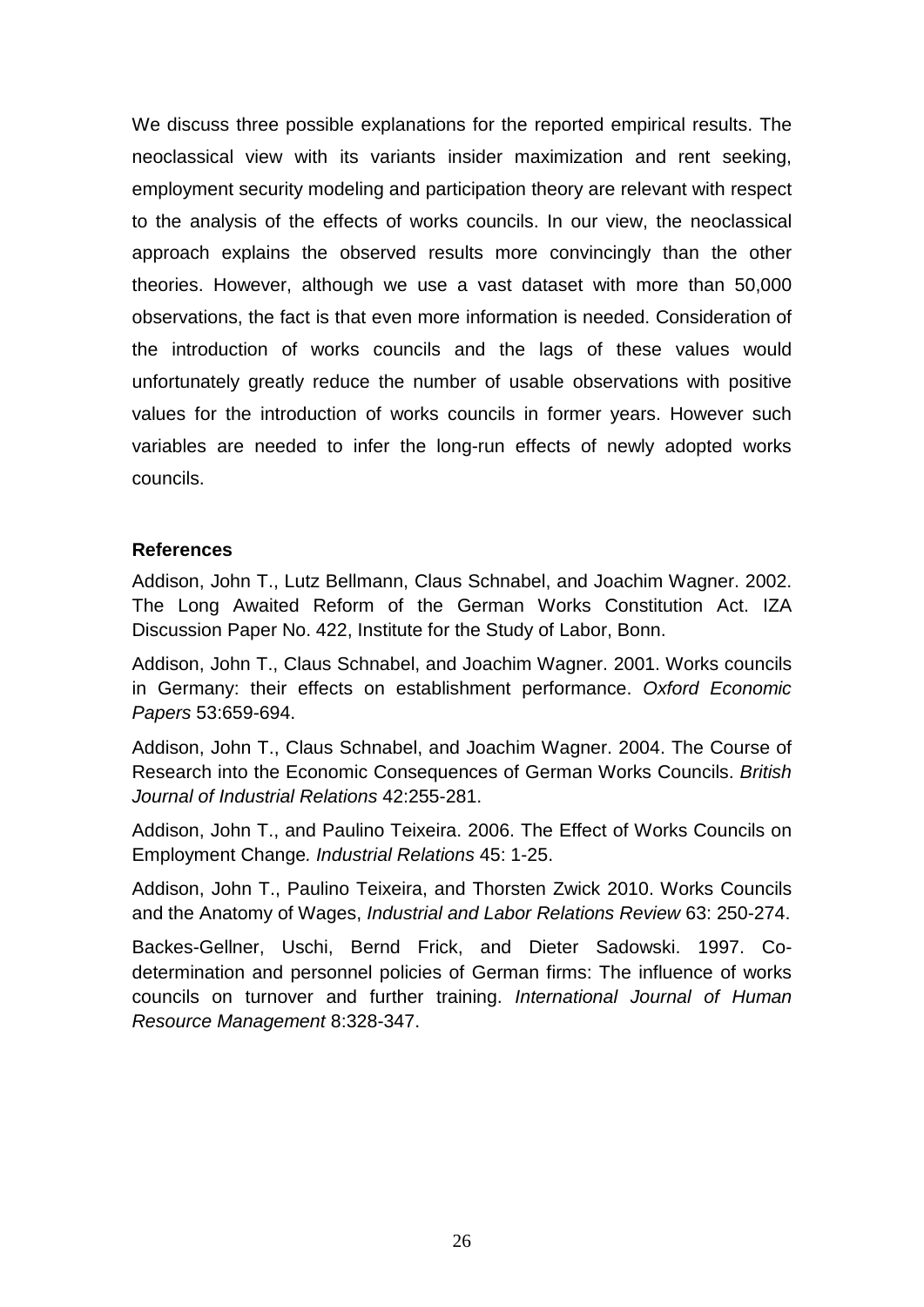Backes-Gellner, Uschi, Uwe Jirjahn, and Jens Mohrenweiser. 2011. Works Councils and Learning: On the Dynamic Dimension of Codetermination. *Kyklos*  64:427-447.

Beckmann, Michael, Silvia Föhr, and Matthias Kräkel. 2010. Rent Seeking, Employment Security, and Works Councils: Theory and Evidence for Germany. *Schmalenbach Business Review* 62: 2-40.

Dilger, Alexander. 2002. *Ökonomik betrieblicher Mitbestimmung*. Munich and Mering: Rainer Hampp Verlag.

Dilger, Alexander. 2003. Economic Effects of Co-Determination. In: *The Changing Contours of German Industrial Relations,* ed. Walther Müller-Jentsch, and Hansjörg Weitbrecht, Munich and Mering: Rainer Hampp Verlag.

Ellguth, Peter. 2006. Betriebsräte und betriebliche Personalfluktuation. In: *Institutionen und Arbeitsmarkt: Messkonzepte, Wirkungszusammenhänge und internationaler Vergleich*, ed. Herbert S. Buscher, Christian Dreger, and Ulrich Walwei, Nürnberg: IAB.

FitzRoy, Felix, and Kornelius Kraft. 1985. Unionization, Wages, and Efficiency: Theories and Evidence from the U.S. and West Germany. *Kyklos* 38:537-554.

FitzRoy, Felix, and Kornelius Kraft. 1987. Efficiency and Internal Organization: Works Councils in West German Firms. *Economica* 54:493-504.

FitzRoy, Felix, and Kornelius Kraft. 1990. Innovation, Rent-Sharing and the Organization of Labor in the Federal Republic of Germany. *Small Business Economics* 2:95-103.

Freeman, Richard B., and Edward P. Lazear. 1995. An Economic Analysis of Works Councils. In: *Consultation, Representation, and Cooperation in Industrial Relations*, ed. Joel Rogers, and Wolfgang Streek, Chicago and London: The University of Chicago Press.

Freeman, Richard B., and James l. Medoff. 1984. *What Do Unions Do?*. New York: Basic Books.

Frege, Carola M. 2002. A Critical Assessment of the Theoretical and Empirical Research on German Works Councils. *British Journal of Industrial Relations* 40:221-248.

Frick, Bernd, and Dieter Sadowski. 1995. Works Councils, Unions, and Firm Performance: The Impact of Workers' Participation in Germany. In: *Institutional Frameworks and Labor Market Performance,* ed. Friedrich Buttler, Wolfgang Franz, Ronald Schettkat, and David Soskice, London and New York: Routledge.

Gerlach, Knut and Uwe Jirjahn. 1999. Längerfristige Beschäftigung, personalpolitische Konzepte und Beschäftigungsdynamik. In: *Ökonomie und Gesellschaft 15, ed.* Peter de Gijsel, Knut Gerlach, Jörg Glombowski, Franz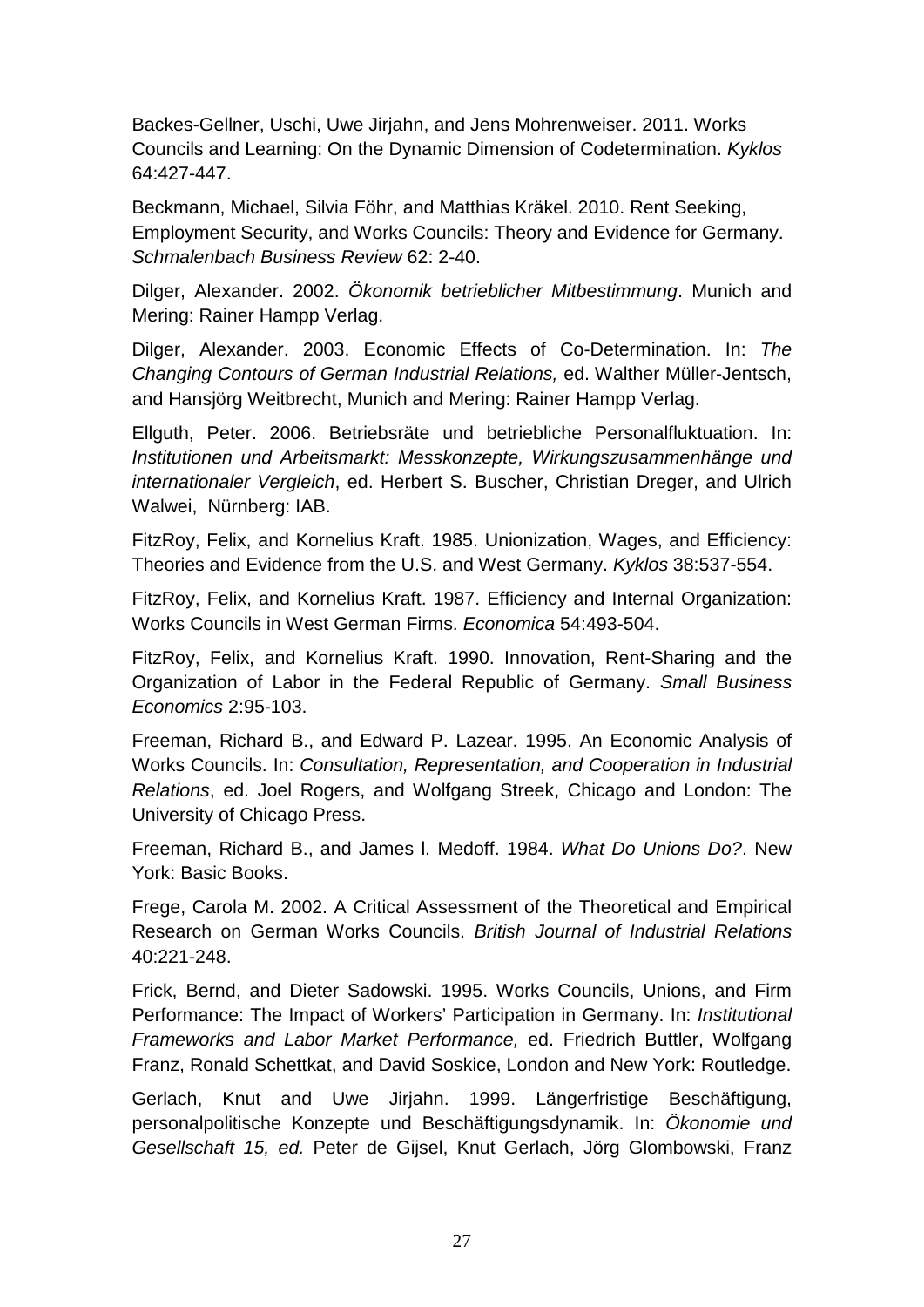Haslinger, Peter Kalmbach, Hans G. Nutzinger, Hajo Riese, Kurt W. Rothschild, Thomas Schmid-Schönbein, Johannes Schneider, Winfried Vogt, Hans-Jürgen Wagener, Peter Weise, and Ulrich Wittmann, Frankfurt and New York: Campus Verlag.

Gold, Michael. 1999. Innerbetriebliche Einflüsse auf die Beschäftigungsanpassung. In: *Zur Entwicklung von Lohn und Beschäftigung auf der Basis von Betriebs- und Unternehmensdaten, ed.* Lutz Bellmann, Susanne Kohaut, and Manfred Lahner, Nürnberg: IAB.

Greene, William H. 2008. *Econometric Analysis*. Upper Saddle River: Pearson Prentice Hall.

Guertzgen, Nicole. 2007. Job and Worker Reallocation in German Establishments: The Role of Employers' Wage Policies and Labour Market Institutions. Discussion Paper no. 07-084, Centre for European Economic Research/ZEW, Mannheim.

Hübler, Olof, and Uwe Jirjahn. 2003. Works Councils and Collective Bargaining in Germany: The Impact on Productivity and Wages, *Scottish Journal of Political Economy* 50: 471-491.

Jensen, Michael C., and William H. Meckling. 1979. Rights and Production Functions: An Application to Labor-managed Firms and Codetermination. *Journal of Business* 52:569-506.

Jirjahn, Uwe. 2008a. Betriebsräte und Beschäftigungswachstum: Spielt die Spezifikation der Betriebsgröße eine Rolle für den geschätzten Zusammenhang?. *Industrielle Beziehungen* 15: 279-291.

Jirjahn, Uwe. 2008b. Works Councils and Employment Growth: A Reply to Adddison and Teixeira. Industrielle Beziehungen 15:436-448.

Jirjahn, Uwe. 2009. The Introduction of Works Councils in German Establishments – Rent Seeking or Rent Protection?. *British Journal of Industrial Relations*, 47:521-545.

Jirjahn, Uwe. 2010. Works councils and employment growth in German establishments. *Cambridge Journal of Economics* 34:475-500.

Jirjahn, Uwe. 2011. Ökonomische Wirkung der Mitbestimmung in Deutschland: Ein Update. *Schmollers Jahrbuch* 131:3-57.

Jirjahn, Uwe, and Kornelius Kraft. 2010. Teamwork and Intra-Firm Wage Dispersion Among Blue-Collar Workers, *Scottish Journal of Political Economy*  57: 404-429.

Kraft, Kornelius. 1986. Exit and Voice in the Labor Market: An Empirical Study of Quits. *Journal of Institutional and Theoretical Economics* 142:697-715.